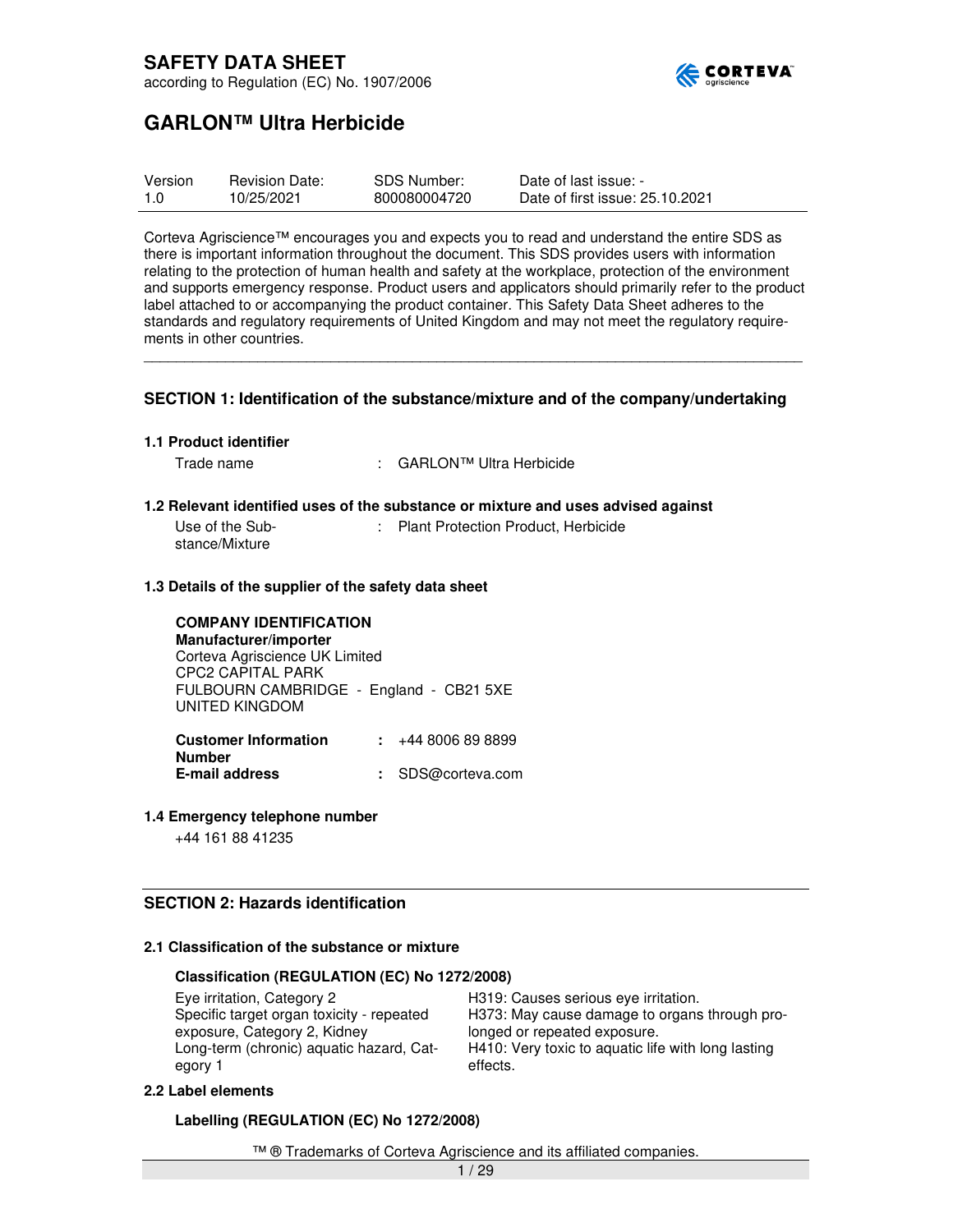

according to Regulation (EC) No. 1907/2006

# **GARLON™ Ultra Herbicide**

| Version<br>1.0    | <b>Revision Date:</b><br>10/25/2021      | <b>SDS Number:</b><br>800080004720             | Date of last issue: -<br>Date of first issue: 25.10.2021                                                                                                                                                       |
|-------------------|------------------------------------------|------------------------------------------------|----------------------------------------------------------------------------------------------------------------------------------------------------------------------------------------------------------------|
| Hazard pictograms |                                          |                                                |                                                                                                                                                                                                                |
|                   | Signal word                              | Warning                                        |                                                                                                                                                                                                                |
|                   | <b>Hazard statements</b>                 | H319<br>÷<br>H373<br>H410                      | Causes serious eye irritation.<br>May cause damage to organs (Kidney) through pro-<br>longed or repeated exposure.<br>Very toxic to aquatic life with long lasting effects.                                    |
|                   | Supplemental Hazard<br><b>Statements</b> | <b>EUH401</b><br>÷                             | To avoid risks to human health and the<br>environment, comply with the instructions for use.                                                                                                                   |
|                   | Precautionary statements                 | <b>Prevention:</b><br>P <sub>260</sub><br>P280 | Do not breathe mist/vapours/spray.<br>Wear eye protection/face protection.                                                                                                                                     |
|                   |                                          | Response:<br>P337 + P313<br>attention.         | P305 + P351 + P338 IF IN EYES: Rinse cautiously with wa-<br>ter for several minutes. Remove contact lenses, if present and<br>easy to do. Continue rinsing.<br>If eye irritation persists: Get medical advice/ |
|                   |                                          | Disposal:<br>P501<br>waste.                    | Dispose of contents/container to a licensed hazardous-<br>waste disposal contractor or collection site except for empty<br>clean containers which can be disposed of as non-hazardous                          |

### **2.3 Other hazards**

This substance/mixture contains no components considered to be either persistent, bioaccumulative and toxic (PBT), or very persistent and very bioaccumulative (vPvB) at levels of 0.1% or higher.

Ecological information: The substance/mixture does not contain components considered to have endocrine disrupting properties according to REACH Article 57(f) or Commission Delegated regulation (EU) 2017/2100 or Commission Regulation (EU) 2018/605 at levels of 0.1% or higher.

Toxicological information: The substance/mixture does not contain components considered to have endocrine disrupting properties according to REACH Article 57(f) or Commission Delegated regulation (EU) 2017/2100 or Commission Regulation (EU) 2018/605 at levels of 0.1% or higher.

### **SECTION 3: Composition/information on ingredients**

### **3.2 Mixtures**

#### **Components**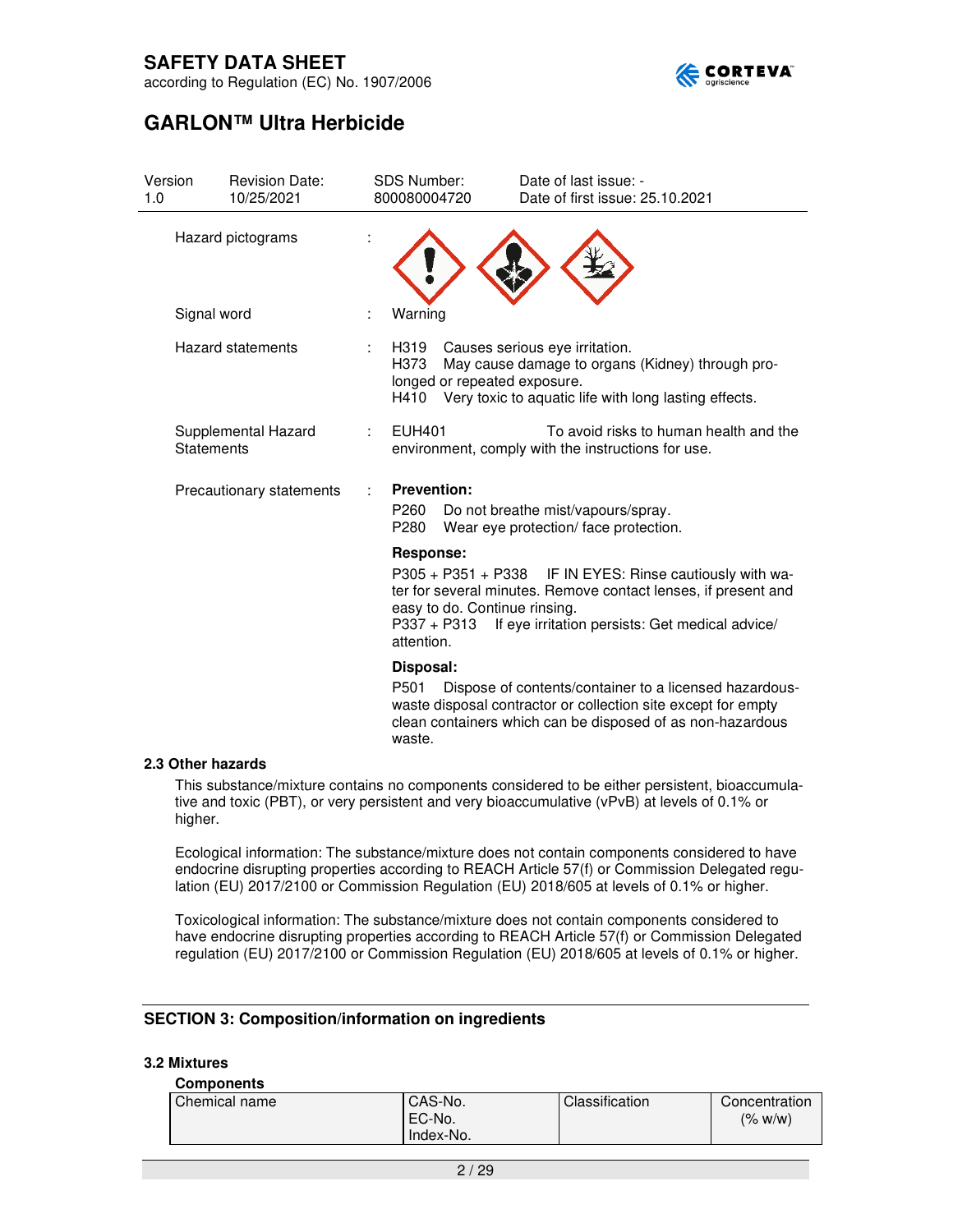

according to Regulation (EC) No. 1907/2006

# **GARLON™ Ultra Herbicide**

| Version<br>1.0 | <b>Revision Date:</b><br>10/25/2021 | SDS Number:<br>800080004720                                                                      | Date of last issue: -<br>Date of first issue: 25.10.2021                                                                                                                                                                                              |                          |
|----------------|-------------------------------------|--------------------------------------------------------------------------------------------------|-------------------------------------------------------------------------------------------------------------------------------------------------------------------------------------------------------------------------------------------------------|--------------------------|
|                |                                     | <b>REACH Registration</b><br>number                                                              |                                                                                                                                                                                                                                                       |                          |
|                | <b>Triclopyr Triethylamine Salt</b> | 57213-69-1<br>260-625-1                                                                          | Flam. Liq. 3; H226<br>Eye Irrit. 2; H319<br>STOT RE 2; H373<br>(Kidney)<br>Aquatic Acute 1;<br>H400<br>Aquatic Chronic 1;<br>H410                                                                                                                     | $>= 10 - 20$             |
| Salt           | Aminopyralid Triisopropanolamine    | 566191-89-7                                                                                      | Aquatic Acute 1;<br>H400<br>Aquatic Chronic 1;<br>H410<br>EUH401                                                                                                                                                                                      | $>= 1 - 2.5$             |
|                | triethylamine                       | 121-44-8<br>204-469-4<br>612-004-00-5<br>01-2119475467-26-<br>$0012, 01 -$<br>2119475467-26-0013 | Flam. Liq. 2; H225<br>Acute Tox. 4; H302<br>Acute Tox. 3; H331<br>Acute Tox. 3; H311<br>Skin Corr. 1A; H314<br>STOT SE 3; H335<br>(Respiratory system)<br>specific concentration<br>limit<br>STOT SE 3; H335<br>$>= 1%$<br>STOT SE 3; H335<br>$>= 1%$ | $>= 0.1 - 0.3$           |
|                | Picloram                            | 1918-02-1<br>217-636-1                                                                           | Aquatic Acute 1;<br>H400<br>Aquatic Chronic 1;<br>H410<br>M-Factor (Acute<br>aquatic toxicity): 1<br>M-Factor (Chronic<br>aquatic toxicity): 10                                                                                                       | $>= 0.0025 - c$<br>0.025 |

For explanation of abbreviations see section 16.

### **SECTION 4: First aid measures**

### **4.1 Description of first aid measures**

Protection of first-aiders : First Aid responders should pay attention to self-protection and use the recommended protective clothing (chemical resistant gloves, splash protection). If potential for exposure exists refer to Section 8 for specific personal protective equipment.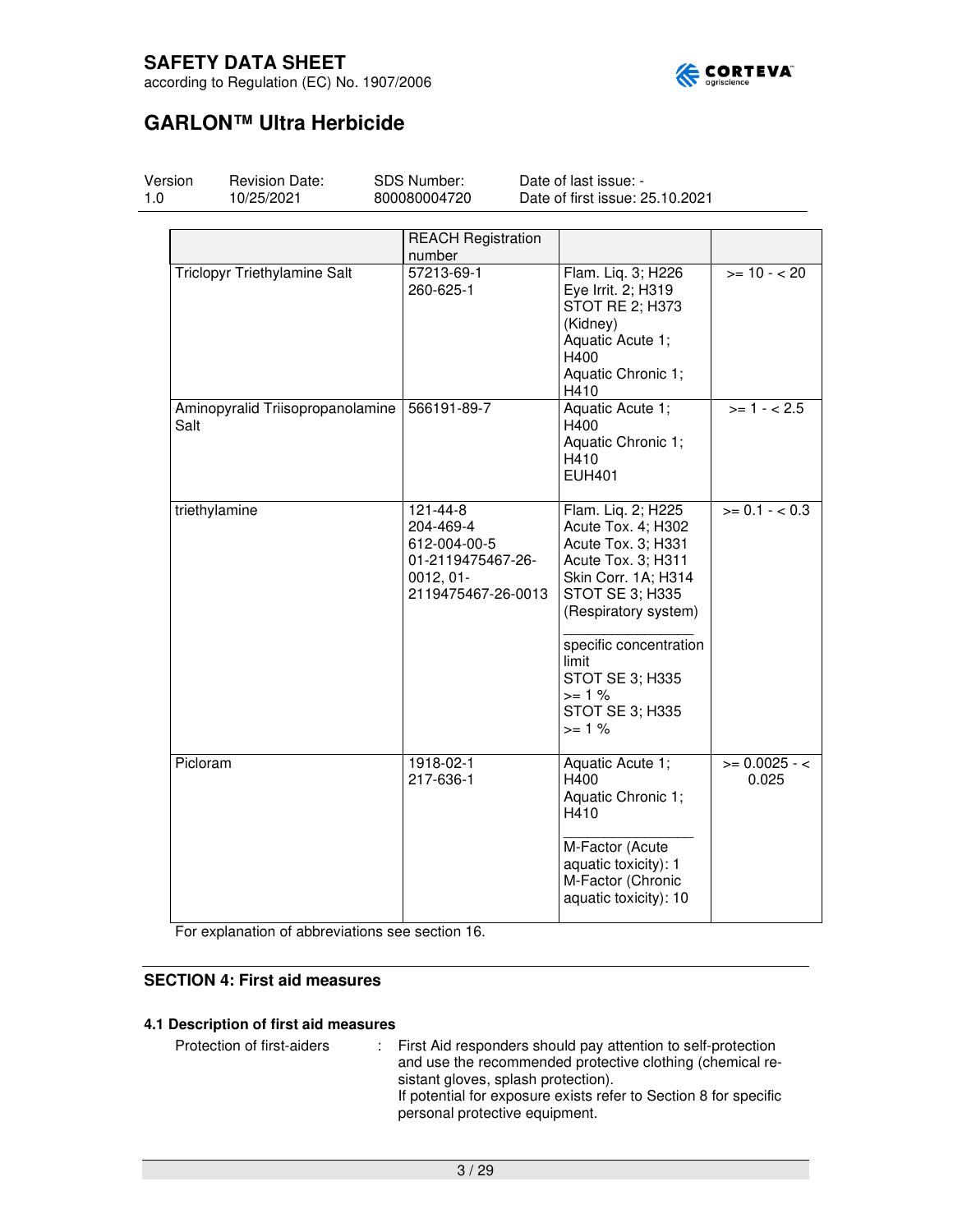

# **GARLON™ Ultra Herbicide**

| Version<br>1.0 |              | <b>Revision Date:</b><br>10/25/2021                                                                                                                                                                                                                                         | <b>SDS Number:</b><br>800080004720 | Date of last issue: -<br>Date of first issue: 25.10.2021                                                                                                                                                                                                                                                 |
|----------------|--------------|-----------------------------------------------------------------------------------------------------------------------------------------------------------------------------------------------------------------------------------------------------------------------------|------------------------------------|----------------------------------------------------------------------------------------------------------------------------------------------------------------------------------------------------------------------------------------------------------------------------------------------------------|
| If inhaled     |              | Move person to fresh air. If person is not breathing, call an<br>emergency responder or ambulance, then give artificial respi-<br>ration; if by mouth to mouth use rescuer protection (pocket<br>mask etc). Call a poison control center or doctor for treatment<br>advice. |                                    |                                                                                                                                                                                                                                                                                                          |
|                |              | In case of skin contact                                                                                                                                                                                                                                                     | or doctor for treatment advice.    | Take off contaminated clothing. Rinse skin immediately with<br>plenty of water for 15-20 minutes. Call a poison control center                                                                                                                                                                           |
|                |              | In case of eye contact                                                                                                                                                                                                                                                      | work area.                         | Hold eyes open and rinse slowly and gently with water for 15-<br>20 minutes. Remove contact lenses, if present, after the first 5<br>minutes, then continue rinsing eyes. Call a poison control<br>center or doctor for treatment advice.<br>Suitable emergency eye wash facility should be available in |
|                | If swallowed |                                                                                                                                                                                                                                                                             | control center or doctor.          | Call a poison control center or doctor immediately for treat-<br>ment advice. Have person sip a glass of water if able to swal-<br>low. Do not induce vomiting unless told to do so by the poison<br>Never give anything by mouth to an unconscious person.                                              |

### **4.2 Most important symptoms and effects, both acute and delayed**

None known.

### **4.3 Indication of any immediate medical attention and special treatment needed**

| Treatment | : No specific antidote.<br>Treatment of exposure should be directed at the control of<br>symptoms and the clinical condition of the patient.<br>Have the Safety Data Sheet, and if available, the product con-<br>tainer or label with you when calling a poison control center or<br>doctor, or going for treatment. |
|-----------|-----------------------------------------------------------------------------------------------------------------------------------------------------------------------------------------------------------------------------------------------------------------------------------------------------------------------|
|-----------|-----------------------------------------------------------------------------------------------------------------------------------------------------------------------------------------------------------------------------------------------------------------------------------------------------------------------|

### **SECTION 5: Firefighting measures**

### **5.1 Extinguishing media**  Suitable extinguishing media : Water spray Alcohol-resistant foam Unsuitable extinguishing : None known. media

### **5.2 Special hazards arising from the substance or mixture**

Specific hazards during fire-: Exposure to combustion products may be a hazard to health. fighting

### **5.3 Advice for firefighters**

| Special protective equipment | Wear self-contained breathing apparatus for firefighting if nec- |
|------------------------------|------------------------------------------------------------------|
| for firefighters             | essary. Use personal protective equipment.                       |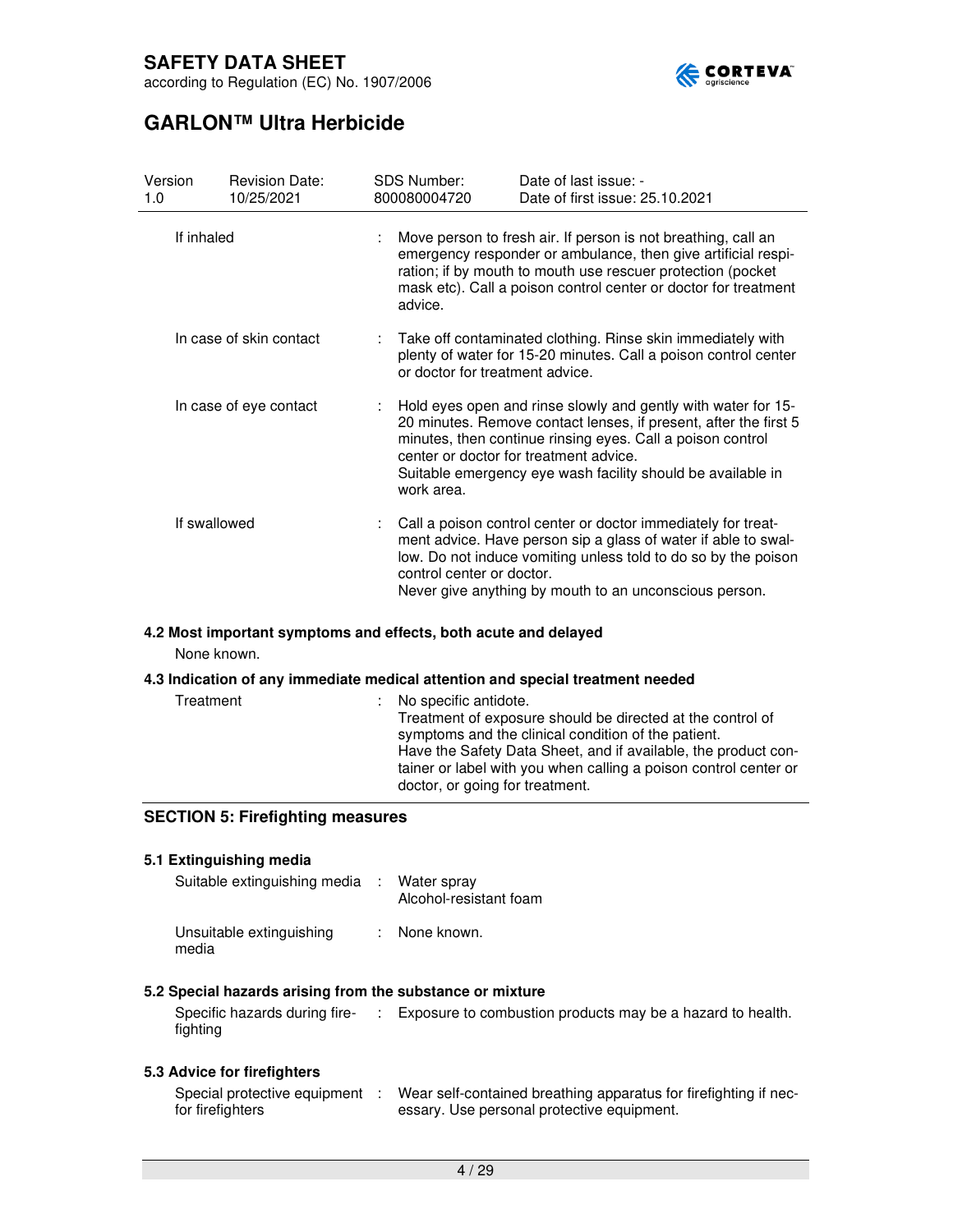

# **GARLON™ Ultra Herbicide**

| Version<br><b>Revision Date:</b><br><b>SDS Number:</b><br>Date of last issue: -<br>Date of first issue: 25.10.2021<br>800080004720<br>10/25/2021<br>1.0                                                                                                                                                                                                                                                                               |  |
|---------------------------------------------------------------------------------------------------------------------------------------------------------------------------------------------------------------------------------------------------------------------------------------------------------------------------------------------------------------------------------------------------------------------------------------|--|
| Remove undamaged containers from fire area if it is safe to do<br>Specific extinguishing meth-<br>ods<br>SO.<br>Evacuate area.<br>Use extinguishing measures that are appropriate to local cir-<br>cumstances and the surrounding environment.<br>Use water spray to cool unopened containers.<br>Use extinguishing measures that are appropriate to local cir-<br>Further information<br>cumstances and the surrounding environment. |  |

### **SECTION 6: Accidental release measures**

|                                                          | 6.1 Personal precautions, protective equipment and emergency procedures                                                                                                                                                                                                                                                                                                                                                                                                                                                                                                                                 |
|----------------------------------------------------------|---------------------------------------------------------------------------------------------------------------------------------------------------------------------------------------------------------------------------------------------------------------------------------------------------------------------------------------------------------------------------------------------------------------------------------------------------------------------------------------------------------------------------------------------------------------------------------------------------------|
| Personal precautions                                     | Use appropriate safety equipment. For additional information,<br>refer to Section 8, Exposure Controls and Personal Protection.                                                                                                                                                                                                                                                                                                                                                                                                                                                                         |
| 6.2 Environmental precautions                            |                                                                                                                                                                                                                                                                                                                                                                                                                                                                                                                                                                                                         |
| Environmental precautions                                | Discharge into the environment must be avoided.<br>Prevent further leakage or spillage if safe to do so.<br>Prevent spreading over a wide area (e.g. by containment or oil<br>barriers).<br>Retain and dispose of contaminated wash water.<br>Local authorities should be advised if significant spillages<br>cannot be contained.                                                                                                                                                                                                                                                                      |
| 6.3 Methods and material for containment and cleaning up |                                                                                                                                                                                                                                                                                                                                                                                                                                                                                                                                                                                                         |
| Methods for cleaning up                                  | Clean up remaining materials from spill with suitable absorb-<br>ant.<br>Local or national regulations may apply to releases and dis-<br>posal of this material, as well as those materials and items<br>employed in.<br>For large spills, provide dyking or other appropriate contain-<br>ment to keep material from spreading. If dyked material can<br>be pumped,<br>Recovered material should be stored in a vented container.<br>The vent must prevent the ingress of water as further reaction<br>with spilled materials can take place which could lead to over-<br>processive and the container |

pressurization of the container. Keep in suitable, closed containers for disposal. Wipe up with absorbent material (e.g. cloth, fleece). See Section 13, Disposal Considerations, for additional information.

### **6.4 Reference to other sections**

See sections: 7, 8, 11, 12 and 13.

### **SECTION 7: Handling and storage**

### **7.1 Precautions for safe handling**

- Advice on safe handling : Do not breathe vapours/dust.
	- -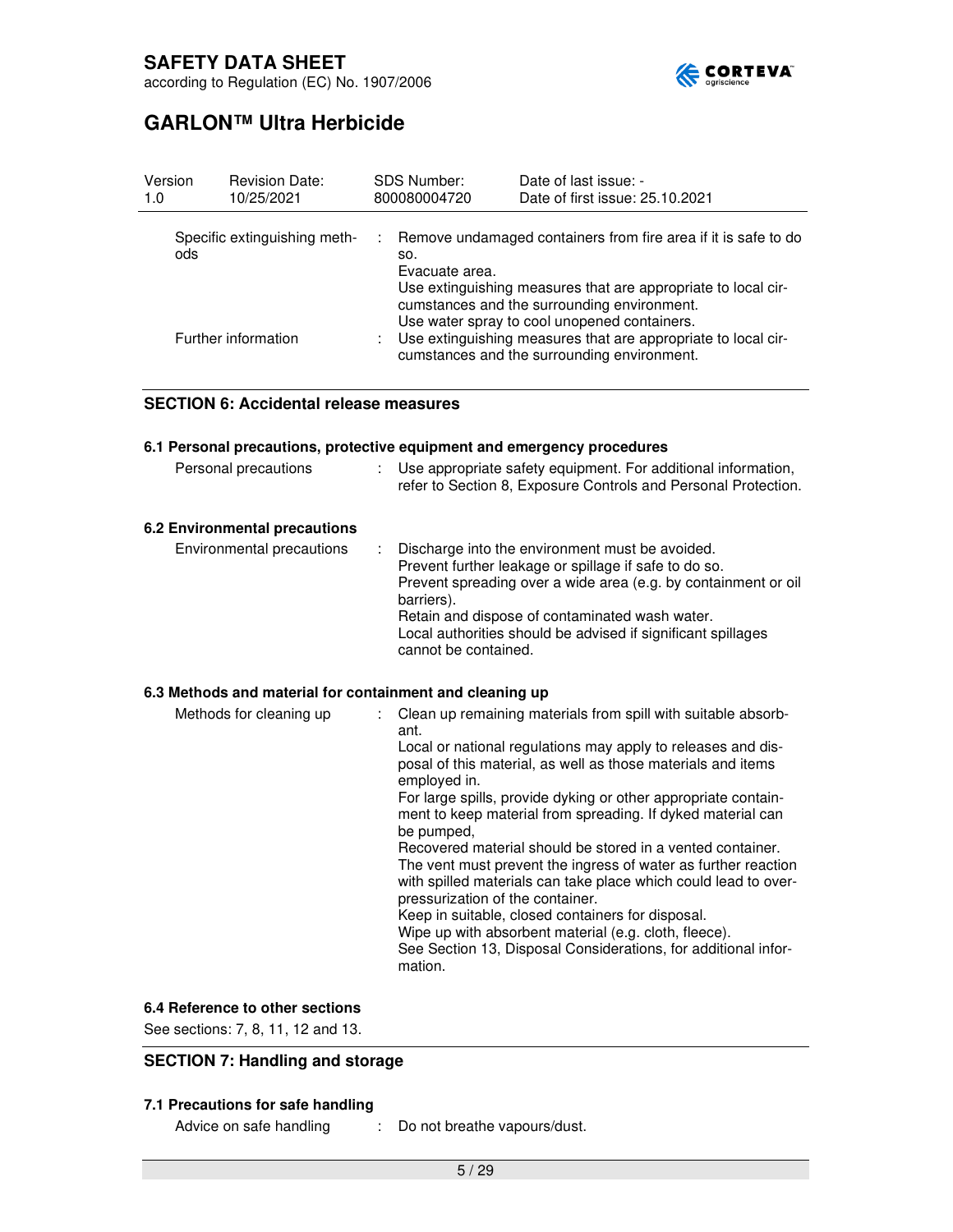

# **GARLON™ Ultra Herbicide**

| 1.0                                              | Version | <b>Revision Date:</b><br>10/25/2021                              |                                                                                                                                    | SDS Number:<br>800080004720                                                                                                                                                                                                                                                                                                                                                       | Date of last issue: -<br>Date of first issue: 25.10.2021 |  |
|--------------------------------------------------|---------|------------------------------------------------------------------|------------------------------------------------------------------------------------------------------------------------------------|-----------------------------------------------------------------------------------------------------------------------------------------------------------------------------------------------------------------------------------------------------------------------------------------------------------------------------------------------------------------------------------|----------------------------------------------------------|--|
|                                                  |         |                                                                  |                                                                                                                                    | Handle in accordance with good industrial hygiene and safety<br>practice.<br>Smoking, eating and drinking should be prohibited in the ap-<br>plication area.<br>Take care to prevent spills, waste and minimize release to the<br>environment.<br>Use appropriate safety equipment. For additional information,<br>refer to Section 8, Exposure Controls and Personal Protection. |                                                          |  |
|                                                  |         | 7.2 Conditions for safe storage, including any incompatibilities |                                                                                                                                    |                                                                                                                                                                                                                                                                                                                                                                                   |                                                          |  |
| Requirements for storage<br>areas and containers |         | tions.                                                           | : Store in a closed container. Keep in properly labelled contain-<br>ers. Store in accordance with the particular national regula- |                                                                                                                                                                                                                                                                                                                                                                                   |                                                          |  |
|                                                  |         | Advice on common storage                                         |                                                                                                                                    | Strong oxidizing agents                                                                                                                                                                                                                                                                                                                                                           |                                                          |  |
| Packaging material<br>7.3 Specific end use(s)    |         |                                                                  |                                                                                                                                    | Unsuitable material: None known.                                                                                                                                                                                                                                                                                                                                                  |                                                          |  |

### **SECTION 8: Exposure controls/personal protection**

### **8.1 Control parameters**

### **Occupational Exposure Limits**

| Components    | CAS-No.                                                                                                                                              | Value type (Form<br>of exposure)                                        | Control parameters                                                                                                                                   | <b>Basis</b>  |  |
|---------------|------------------------------------------------------------------------------------------------------------------------------------------------------|-------------------------------------------------------------------------|------------------------------------------------------------------------------------------------------------------------------------------------------|---------------|--|
| triethylamine | 121-44-8                                                                                                                                             | Limit Value -<br>eight hours                                            | 2 ppm<br>$8.4 \text{ mg/m}$ 3                                                                                                                        | 2000/39/EC    |  |
|               | skin, Indicative                                                                                                                                     |                                                                         | Further information: Identifies the possibility of significant uptake through the                                                                    |               |  |
|               |                                                                                                                                                      | Short term expo-<br>sure limit                                          | 3 ppm<br>12.6 mg/m $3$                                                                                                                               | 2000/39/EC    |  |
|               | skin, Indicative                                                                                                                                     |                                                                         | Further information: Identifies the possibility of significant uptake through the                                                                    |               |  |
|               |                                                                                                                                                      | Occupational<br>exposure limit<br>value (15-minute<br>reference period) | 3 ppm<br>12.6 mg/m3                                                                                                                                  | <b>GB OEL</b> |  |
|               |                                                                                                                                                      |                                                                         | Further information: Substances which have the capacity to penetrate intact<br>skin when they come in contact with it, and be absorbed into the body |               |  |
|               |                                                                                                                                                      | Occupational<br>exposure limit<br>value (8-hour<br>reference period)    | 2 ppm<br>$8.4$ mg/m $3$                                                                                                                              | <b>GB OEL</b> |  |
|               | Further information: Substances which have the capacity to penetrate intact<br>skin when they come in contact with it, and be absorbed into the body |                                                                         |                                                                                                                                                      |               |  |
|               |                                                                                                                                                      | Time weighted<br>average                                                | 1 ppm                                                                                                                                                | Dow IHG       |  |
|               |                                                                                                                                                      | Short term expo-<br>sure limit                                          | 3 ppm                                                                                                                                                | Dow IHG       |  |
| Picloram      | 1918-02-1                                                                                                                                            | Occupational<br>exposure limit                                          | 10 mg/m3                                                                                                                                             | <b>GB OEL</b> |  |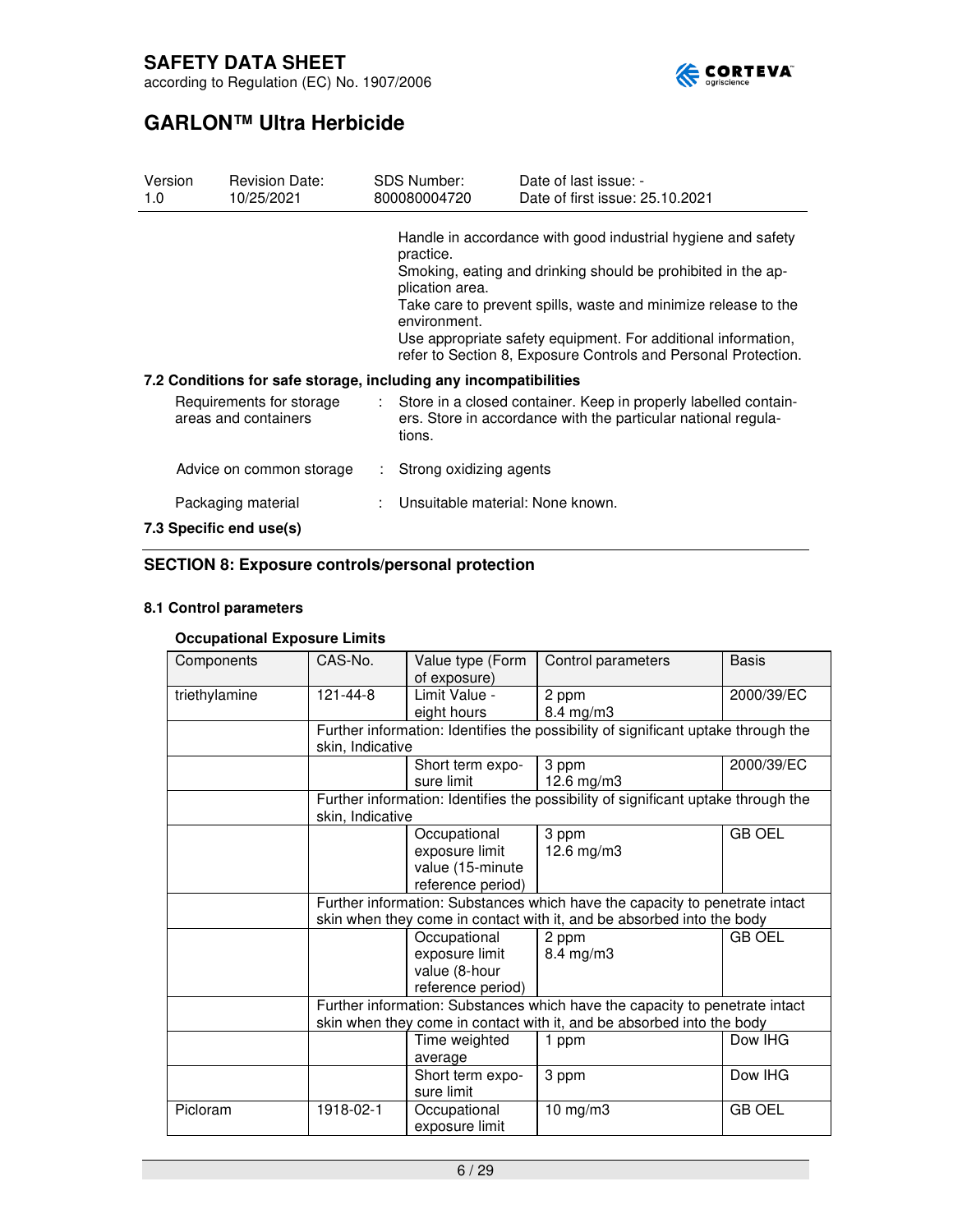

8.4 mg/m3

according to Regulation (EC) No. 1907/2006

# **GARLON™ Ultra Herbicide**

| Version<br>1.0 |                          | <b>Revision Date:</b><br>10/25/2021 | <b>SDS Number:</b><br>800080004720 |                                                                         |                             | Date of last issue: -<br>Date of first issue: 25.10.2021                   |                        |
|----------------|--------------------------|-------------------------------------|------------------------------------|-------------------------------------------------------------------------|-----------------------------|----------------------------------------------------------------------------|------------------------|
|                |                          |                                     |                                    | value (8-hour<br>reference period)                                      |                             |                                                                            |                        |
|                |                          |                                     |                                    | Occupational<br>exposure limit<br>value (15-minute<br>reference period) | $20$ mg/m $3$               |                                                                            | <b>GB OEL</b>          |
|                |                          |                                     |                                    |                                                                         |                             | Derived No Effect Level (DNEL) according to Regulation (EC) No. 1907/2006: |                        |
|                |                          | Substance name                      | End Use                            | Exposure routes                                                         |                             | Potential health ef-<br>fects                                              | Value                  |
|                | triethylamine<br>Workers |                                     | Inhalation                         |                                                                         | Acute systemic ef-<br>fects | $12.6$ mg/m $3$                                                            |                        |
|                | Workers                  |                                     | Inhalation                         |                                                                         | Acute local effects         | $12.6$ mg/m $3$                                                            |                        |
|                |                          |                                     | Workers                            | Skin contact                                                            |                             | Long-term systemic<br>effects                                              | $12.1$ mg/kg<br>bw/day |
|                | Workers                  |                                     | Inhalation                         |                                                                         | Long-term systemic          | $8.4 \text{ mg/m}$ 3                                                       |                        |

### **Predicted No Effect Concentration (PNEC) according to Regulation (EC) No. 1907/2006:**

| Substance name | <b>Environmental Compartment</b> | Value          |
|----------------|----------------------------------|----------------|
| triethylamine  | Fresh water                      | $0.064$ mg/l   |
|                | Marine water                     | $0.0064$ mg/l  |
|                | Intermittent use/release         | $0.064$ mg/l   |
|                | Sewage treatment plant           | $100$ mg/l     |
|                | Fresh water sediment             | $0.1992$ mg/kg |
|                | Soil                             | $2.361$ mg/kg  |

Workers Inhalation | Long-term local ef-

effects

fects

### **8.2 Exposure controls**

#### **Engineering measures**

Use local exhaust ventilation, or other engineering controls to maintain airborne levels below exposure limit requirements or guidelines. If there are no applicable exposure limit requirements or guidelines, general ventilation should be sufficient for most operations.

### **Personal protective equipment**

| Eye protection  | Use chemical goggles.<br>Chemical goggles should be consistent with EN 166 or<br>equivalent.                                                                                                                                                                                                                                                                                                                                                                                                                                                                                                                                                                                                                                                              |
|-----------------|-----------------------------------------------------------------------------------------------------------------------------------------------------------------------------------------------------------------------------------------------------------------------------------------------------------------------------------------------------------------------------------------------------------------------------------------------------------------------------------------------------------------------------------------------------------------------------------------------------------------------------------------------------------------------------------------------------------------------------------------------------------|
| Hand protection |                                                                                                                                                                                                                                                                                                                                                                                                                                                                                                                                                                                                                                                                                                                                                           |
| Remarks         | : Use chemical resistant gloves classified under Standard<br>EN374: Protective gloves against chemicals and micro-<br>organisms. Examples of preferred glove barrier materials<br>include: Butyl rubber. Natural rubber ("latex"). Neoprene.<br>Nitrile/butadiene rubber ("nitrile" or "NBR"). Polyethylene.<br>Ethyl vinyl alcohol laminate ("EVAL"). Polyvinyl chloride<br>("PVC" or "vinyl"). When prolonged or frequently repeated<br>contact may occur, a glove with a protection class of 4 or<br>higher (breakthrough time greater than 120 minutes accord-<br>ing to EN 374) is recommended. When only brief contact is<br>expected, a glove with a protection class of 1 or higher<br>(breakthrough time greater than 10 minutes according to EN |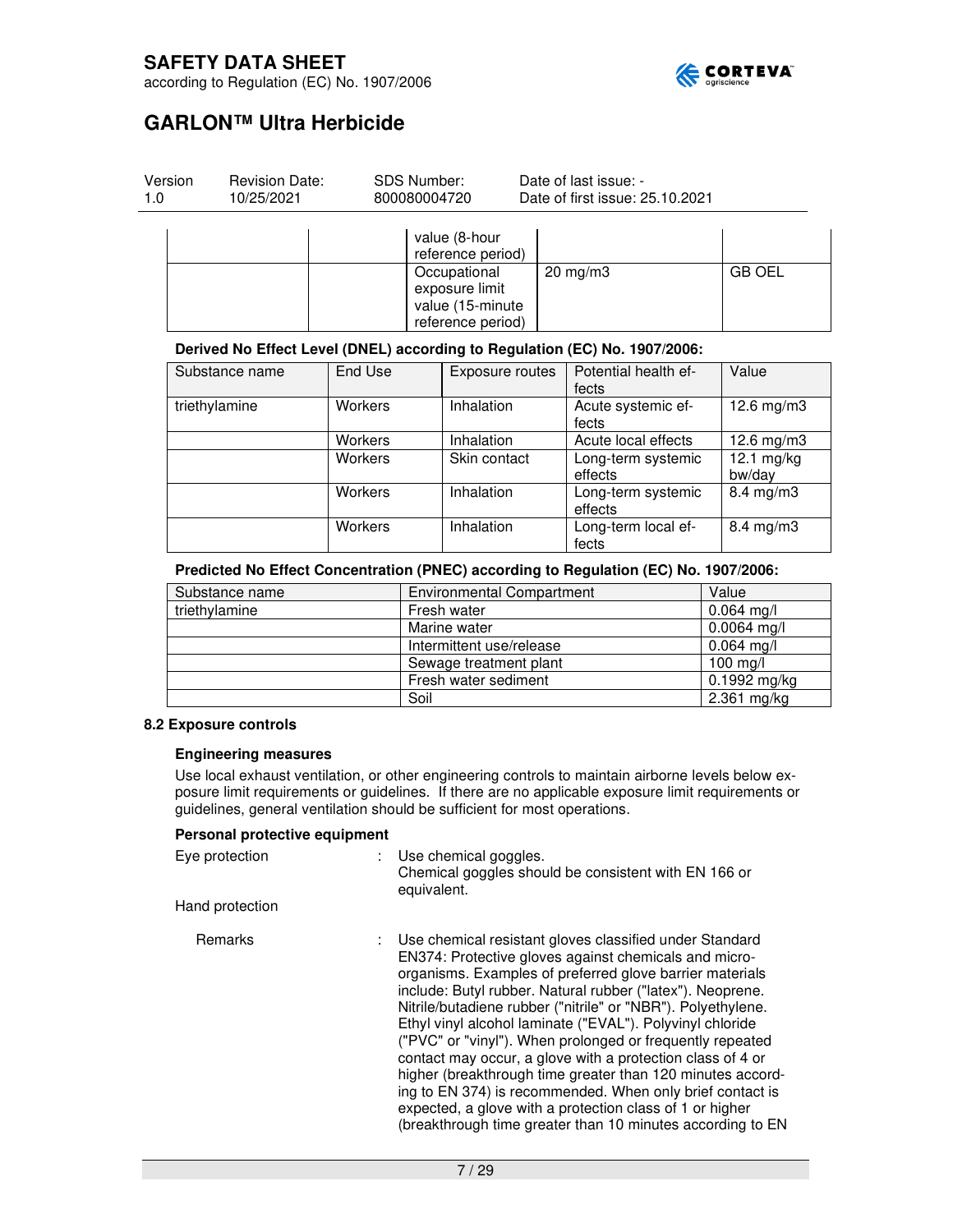



# **GARLON™ Ultra Herbicide**

| Version<br>1.0 | <b>Revision Date:</b><br>10/25/2021 | <b>SDS Number:</b><br>800080004720 | Date of last issue: -<br>Date of first issue: 25.10.2021                                                                                                                                                                                                                                                                                                                                                                                                                                                                                                                                                                                                                                                                                                                                                                                                                                                                                                                                                                                                                                                                                                                                     |
|----------------|-------------------------------------|------------------------------------|----------------------------------------------------------------------------------------------------------------------------------------------------------------------------------------------------------------------------------------------------------------------------------------------------------------------------------------------------------------------------------------------------------------------------------------------------------------------------------------------------------------------------------------------------------------------------------------------------------------------------------------------------------------------------------------------------------------------------------------------------------------------------------------------------------------------------------------------------------------------------------------------------------------------------------------------------------------------------------------------------------------------------------------------------------------------------------------------------------------------------------------------------------------------------------------------|
|                |                                     |                                    | 374) is recommended. Glove thickness alone is not a good<br>indicator of the level of protection a glove provides against a<br>chemical substance as this level of protection is also highly<br>dependent on the specific composition of the material that the<br>glove is fabricated from. The thickness of the glove must,<br>depending on model and type of material, generally be more<br>than 0.35 mm to offer sufficient protection for prolonged and<br>frequent contact with the substance. As an exception to this<br>general rule it is known that multilayer laminate gloves may<br>offer prolonged protection at thicknesses less than 0.35 mm.<br>Other glove materials with a thickness of less than 0.35 mm<br>may offer sufficient protection when only brief contact is ex-<br>pected. NOTICE: The selection of a specific glove for a par-<br>ticular application and duration of use in a workplace should<br>also take into account all relevant workplace factors such as,<br>but not limited to: Other chemicals which may be handled,<br>physical requirements (cut/puncture protection, dexterity,<br>thermal protection), potential body reactions to glove materi- |
|                | Skin and body protection            | glove supplier.                    | als, as well as the instructions/specifications provided by the<br>Use protective clothing chemically resistant to this material.<br>Selection of specific items such as face shield, boots, apron,                                                                                                                                                                                                                                                                                                                                                                                                                                                                                                                                                                                                                                                                                                                                                                                                                                                                                                                                                                                          |
|                | Respiratory protection              | proved air-purifying respirator.   | or full body suit will depend on the task.<br>Respiratory protection should be worn when there is a poten-<br>tial to exceed the exposure limit requirements or guidelines.<br>If there are no applicable exposure limit requirements or<br>guidelines, wear respiratory protection when adverse effects,<br>such as respiratory irritation or discomfort have been experi-<br>enced, or where indicated by your risk assessment process.<br>For most conditions no respiratory protection should be<br>needed; however, if discomfort is experienced, use an ap-                                                                                                                                                                                                                                                                                                                                                                                                                                                                                                                                                                                                                            |

### **SECTION 9: Physical and chemical properties**

### **9.1 Information on basic physical and chemical properties**

| <b>Physical state</b><br>Colour<br>Odour<br>Odour Threshold                  | t.  | Liquid.<br>Red to brown<br>Mild<br>No test data available |
|------------------------------------------------------------------------------|-----|-----------------------------------------------------------|
| Melting point/range                                                          | t.  | Not applicable                                            |
| Freezing point                                                               |     | No test data available                                    |
| Boiling point/boiling range                                                  | t i | No test data available                                    |
| Flammability                                                                 |     | No data available                                         |
| Upper explosion limit / Upper : No test data available<br>flammability limit |     |                                                           |
| Lower explosion limit / Lower :                                              |     | No test data available                                    |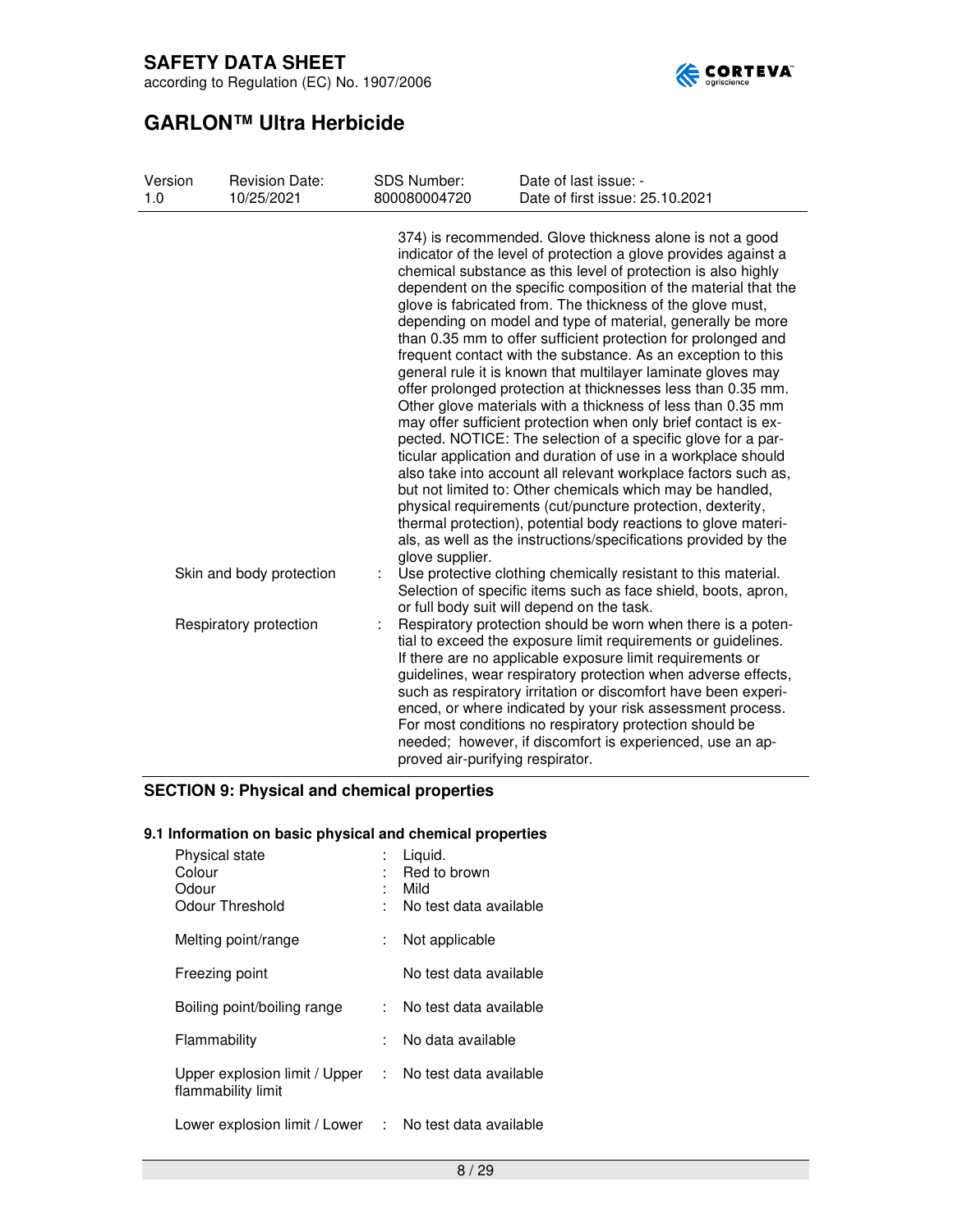

according to Regulation (EC) No. 1907/2006

# **GARLON™ Ultra Herbicide**

| Version<br>1.0                      | <b>Revision Date:</b><br>10/25/2021 |    | <b>SDS Number:</b><br>800080004720            | Date of last issue: -<br>Date of first issue: 25.10.2021 |
|-------------------------------------|-------------------------------------|----|-----------------------------------------------|----------------------------------------------------------|
|                                     | flammability limit                  |    |                                               |                                                          |
|                                     | Flash point                         | ÷  | >100 °C<br>Method: closed cup                 |                                                          |
|                                     | Auto-ignition temperature           |    | Method: 92/69/EEC A15<br>none below 400 degC  |                                                          |
| рH                                  |                                     | ÷  | 7.3 $(23.4 °C)$                               |                                                          |
|                                     | Viscosity<br>Viscosity, dynamic     | ÷. | $<$ 3 mPa,s                                   |                                                          |
| Solubility(ies)<br>Water solubility |                                     |    | Soluble                                       |                                                          |
| Vapour pressure                     |                                     |    | No test data available                        |                                                          |
|                                     | Density                             |    | 1.0528 g/cm3<br>Method: Digital density meter |                                                          |
|                                     | Relative vapour density             | ÷. | No test data available                        |                                                          |
| 9.2 Other information               |                                     |    |                                               |                                                          |
|                                     | Explosives                          | ÷. | No.<br>GLP: yes                               |                                                          |
|                                     | Oxidizing properties                |    | <b>No</b>                                     |                                                          |
|                                     | Evaporation rate                    |    | No test data available                        |                                                          |

### **SECTION 10: Stability and reactivity**

| 10.1 Reactivity |  |
|-----------------|--|
|                 |  |

Not classified as a reactivity hazard.

### **10.2 Chemical stability**

No decomposition if stored and applied as directed. Stable under normal conditions.

### **10.3 Possibility of hazardous reactions**

| Hazardous reactions | Stable under recommended storage conditions. |
|---------------------|----------------------------------------------|
|                     | No hazards to be specially mentioned.        |
|                     | None known.                                  |

### **10.4 Conditions to avoid**

Conditions to avoid : None known.

### **10.5 Incompatible materials**

Materials to avoid **in the state of the State** in None.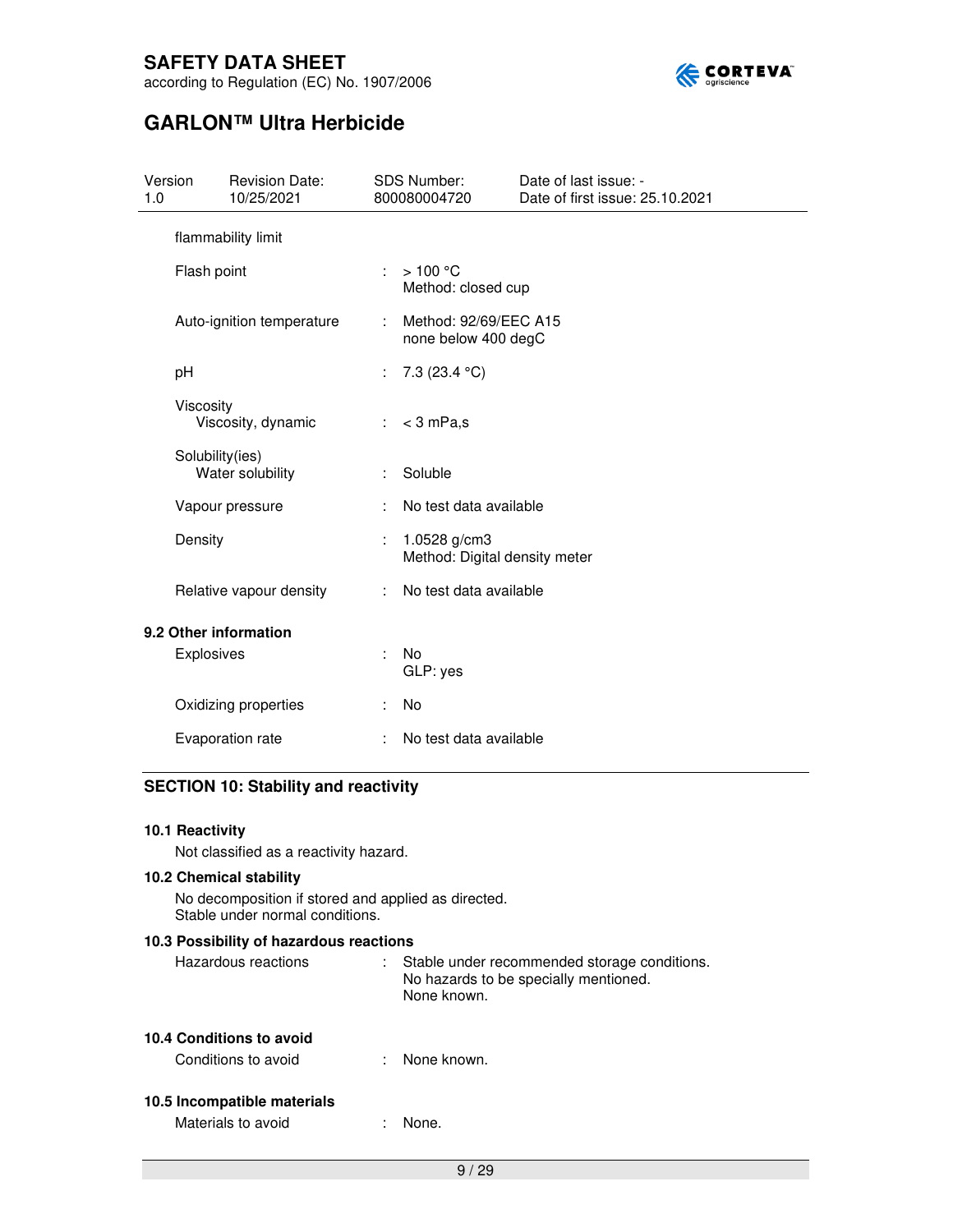

# **GARLON™ Ultra Herbicide**

| Version | <b>Revision Date:</b> | SDS Number:  | Date of last issue: -           |
|---------|-----------------------|--------------|---------------------------------|
| 1.0     | 10/25/2021            | 800080004720 | Date of first issue: 25.10.2021 |

### **10.6 Hazardous decomposition products**

### **SECTION 11: Toxicological information**

**11.1 Information on hazard classes as defined in Regulation (EC) No 1272/2008** 

| <b>Acute toxicity</b>                |                                                                                                                                                                                                                                                                   |
|--------------------------------------|-------------------------------------------------------------------------------------------------------------------------------------------------------------------------------------------------------------------------------------------------------------------|
| <u>Product:</u>                      |                                                                                                                                                                                                                                                                   |
| Acute oral toxicity<br>÷.            | Remarks: Low toxicity if swallowed.<br>Small amounts swallowed incidentally as a result of normal<br>handling operations are not likely to cause injury; however,<br>swallowing larger amounts may cause injury.                                                  |
|                                      | LD50 (Rat, female): 3,752 mg/kg<br>Remarks: As product:                                                                                                                                                                                                           |
| Acute inhalation toxicity            | : Remarks: Prolonged exposure is not expected to cause ad-<br>verse effects.<br>Based on the available data, respiratory irritation was not ob-<br>served.                                                                                                        |
|                                      | LC50 (Rat): $> 5.34$ mg/l<br>Exposure time: 4 h<br>Test atmosphere: dust/mist<br>Symptoms: No deaths occurred at this concentration.<br>Assessment: The substance or mixture has no acute inhala-<br>tion toxicity<br>Remarks: As product:                        |
| Acute dermal toxicity<br>÷.          | Remarks: Prolonged skin contact is unlikely to result in ab-<br>sorption of harmful amounts.                                                                                                                                                                      |
|                                      | LD50 (Rat): > 5,000 mg/kg<br>Remarks: As product:                                                                                                                                                                                                                 |
| <b>Components:</b>                   |                                                                                                                                                                                                                                                                   |
| <b>Triclopyr Triethylamine Salt:</b> |                                                                                                                                                                                                                                                                   |
| Acute oral toxicity<br>÷.            | LD50 (Rat): $> 2,000$ mg/kg                                                                                                                                                                                                                                       |
| Acute inhalation toxicity<br>÷.      | $LC50$ (Rat): $> 2.6$ mg/l<br>Exposure time: 4 h<br>Test atmosphere: dust/mist<br>Symptoms: No deaths occurred at this concentration.<br>Assessment: The substance or mixture has no acute inhala-<br>tion toxicity<br>Remarks: Maximum achievable concentration. |
| Acute dermal toxicity                | : LD50 (Rabbit): $> 2,000$ mg/kg<br>Assessment: The substance or mixture has no acute dermal<br>toxicity                                                                                                                                                          |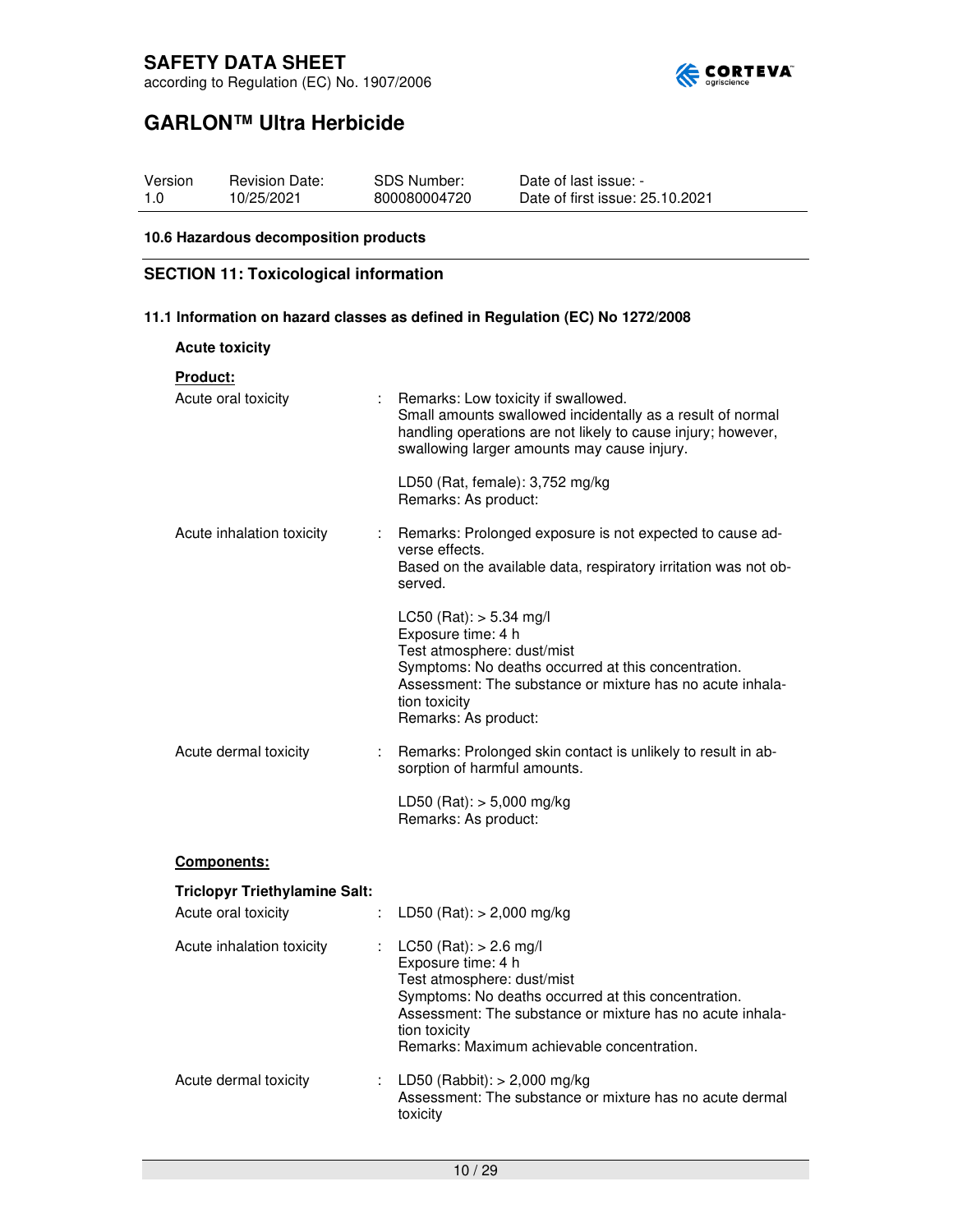

according to Regulation (EC) No. 1907/2006

| Version<br>1.0 | <b>Revision Date:</b><br>10/25/2021    | SDS Number:<br>800080004720                             | Date of last issue: -<br>Date of first issue: 25.10.2021                                                                                                                                                                                                      |  |  |  |
|----------------|----------------------------------------|---------------------------------------------------------|---------------------------------------------------------------------------------------------------------------------------------------------------------------------------------------------------------------------------------------------------------------|--|--|--|
|                | Aminopyralid Triisopropanolamine Salt: |                                                         |                                                                                                                                                                                                                                                               |  |  |  |
|                | Acute oral toxicity                    |                                                         | : LD50 (Rat): $> 5,000$ mg/kg<br>Remarks: For similar material(s):                                                                                                                                                                                            |  |  |  |
|                | Acute inhalation toxicity              | tion toxicity                                           | LC50 (Rat): $> 5.79$ mg/l<br>Exposure time: 4 h<br>Test atmosphere: dust/mist<br>Assessment: The substance or mixture has no acute inhala-<br>Remarks: For similar material(s):                                                                               |  |  |  |
|                | Acute dermal toxicity                  |                                                         | : LD50 (Rat): $> 5,000$ mg/kg<br>Remarks: For similar material(s):                                                                                                                                                                                            |  |  |  |
|                | triethylamine:                         |                                                         |                                                                                                                                                                                                                                                               |  |  |  |
|                | Acute oral toxicity                    | : LD50 (Rat): 730 mg/kg<br>throat.                      | Remarks: Swallowing may result in burns of the mouth and                                                                                                                                                                                                      |  |  |  |
|                | Acute inhalation toxicity              | t.<br>effects, even death.<br>and throat).<br>Headache. | Remarks: Vapor concentrations are attainable which could be<br>hazardous on single exposure.<br>Prolonged excessive exposure may cause serious adverse<br>Vapor may cause irritation of the upper respiratory tract (nose<br>In humans, symptoms may include: |  |  |  |
|                |                                        | LC50 (Rat): 14.4 mg/l<br>Exposure time: 1 h             | Test atmosphere: vapour                                                                                                                                                                                                                                       |  |  |  |
|                | Acute dermal toxicity                  | ÷.                                                      | LD50 (Rabbit): 580 mg/kg                                                                                                                                                                                                                                      |  |  |  |
|                | Picloram:                              |                                                         |                                                                                                                                                                                                                                                               |  |  |  |
|                | Acute oral toxicity                    | include:<br>Convulsions.                                | LD50 (Rat, male): $> 5,000$ mg/kg<br>Remarks: Signs and symptoms of excessive exposure may                                                                                                                                                                    |  |  |  |
|                |                                        |                                                         | LD50 (Rat, female): 4,012 mg/kg                                                                                                                                                                                                                               |  |  |  |
|                | Acute inhalation toxicity              | Exposure time: 4 h<br>tion toxicity                     | LC50 (Rat, male and female): $> 0.035$ mg/l<br>Test atmosphere: dust/mist<br>Assessment: The substance or mixture has no acute inhala-                                                                                                                        |  |  |  |
|                |                                        |                                                         | Symptoms: No deaths occurred at this concentration.<br>Remarks: Maximum attainable concentration.                                                                                                                                                             |  |  |  |
|                | Acute dermal toxicity                  | ÷.                                                      | LD50 (Rabbit): $> 2,000$ mg/kg                                                                                                                                                                                                                                |  |  |  |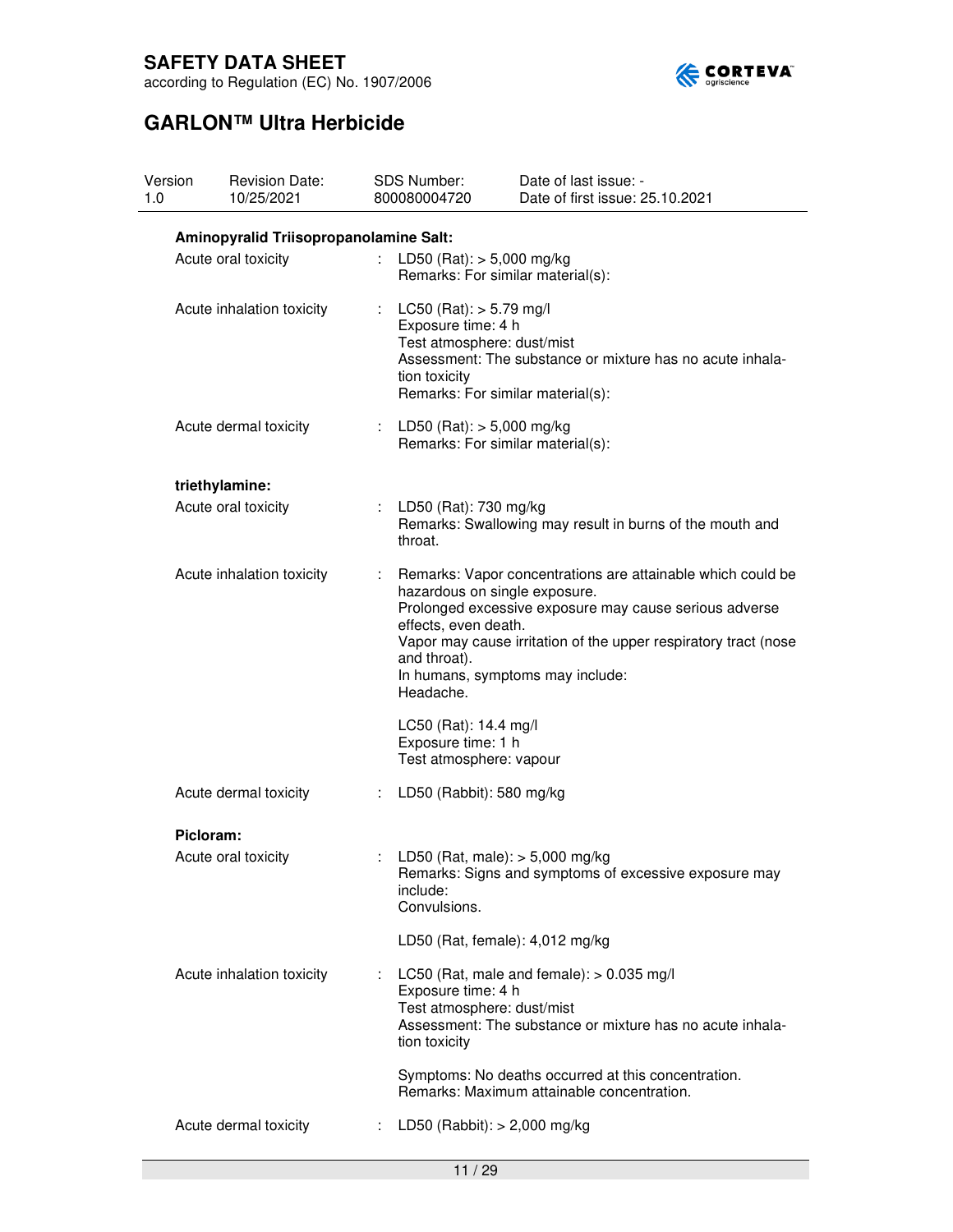

| Version<br>1.0                | <b>Revision Date:</b><br>10/25/2021            |    | SDS Number:<br>800080004720                                                              | Date of last issue: -<br>Date of first issue: 25.10.2021       |
|-------------------------------|------------------------------------------------|----|------------------------------------------------------------------------------------------|----------------------------------------------------------------|
|                               |                                                |    | toxicity                                                                                 | Assessment: The substance or mixture has no acute dermal       |
|                               | <b>Skin corrosion/irritation</b>               |    |                                                                                          |                                                                |
|                               | Product:<br>Result<br>Remarks                  |    | No skin irritation                                                                       | Brief contact may cause skin irritation with local redness.    |
|                               | Components:                                    |    |                                                                                          |                                                                |
| Result                        | Aminopyralid Triisopropanolamine Salt:         | ÷. | No skin irritation                                                                       |                                                                |
| Result                        | triethylamine:                                 | ÷  | Causes severe burns.                                                                     |                                                                |
|                               | Serious eye damage/eye irritation              |    |                                                                                          |                                                                |
| Product:<br>Result<br>Remarks |                                                |    | Eye irritation<br>May cause moderate eye irritation.<br>May cause slight corneal injury. |                                                                |
| Components:                   |                                                |    |                                                                                          |                                                                |
|                               | <b>Triclopyr Triethylamine Salt:</b><br>Result |    | Eye irritation                                                                           |                                                                |
|                               | Aminopyralid Triisopropanolamine Salt:         |    |                                                                                          |                                                                |
| Result                        |                                                |    | No eye irritation                                                                        |                                                                |
| Result                        | triethylamine:                                 |    | : Corrosive                                                                              |                                                                |
|                               | Respiratory or skin sensitisation              |    |                                                                                          |                                                                |
| <b>Product:</b><br>Remarks    | Assessment                                     |    | Does not cause skin sensitisation.                                                       | Did not demonstrate the potential for contact allergy in mice. |
| Remarks                       |                                                |    | For respiratory sensitization:<br>No relevant data found.                                |                                                                |
|                               | Components:                                    |    |                                                                                          |                                                                |
| Remarks                       | <b>Triclopyr Triethylamine Salt:</b>           |    |                                                                                          | Did not demonstrate the potential for contact allergy in mice. |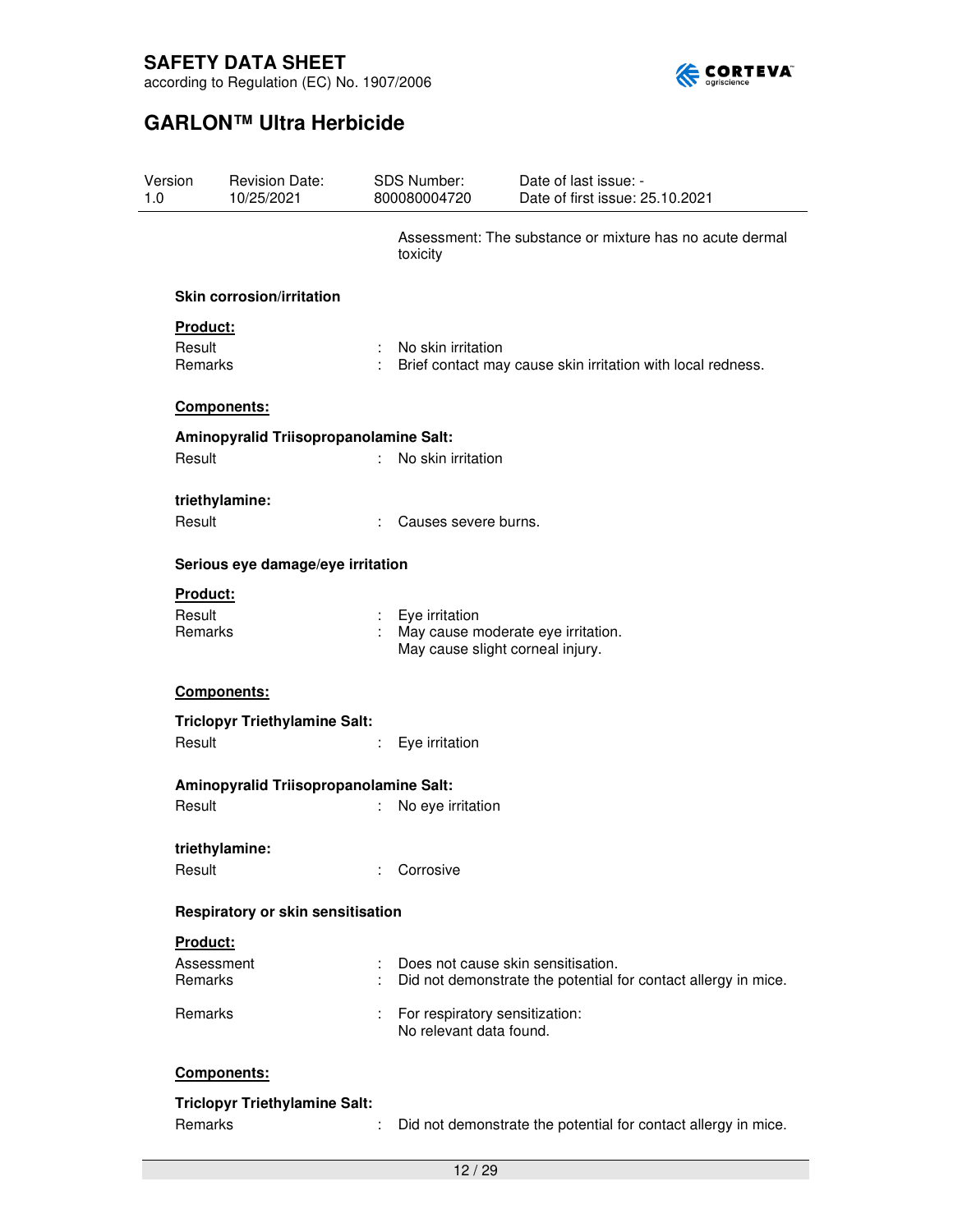

according to Regulation (EC) No. 1907/2006

| Version<br>1.0 | <b>Revision Date:</b><br>10/25/2021    |  | <b>SDS Number:</b><br>800080004720                                                                                                              | Date of last issue: -<br>Date of first issue: 25.10.2021                                                                            |  |  |
|----------------|----------------------------------------|--|-------------------------------------------------------------------------------------------------------------------------------------------------|-------------------------------------------------------------------------------------------------------------------------------------|--|--|
|                |                                        |  |                                                                                                                                                 |                                                                                                                                     |  |  |
| Remarks        |                                        |  | For respiratory sensitization:<br>No relevant data found.                                                                                       |                                                                                                                                     |  |  |
|                | Aminopyralid Triisopropanolamine Salt: |  |                                                                                                                                                 |                                                                                                                                     |  |  |
| Remarks        | Assessment                             |  | Does not cause skin sensitisation.<br>For similar active ingredient(s).<br>Did not cause allergic skin reactions when tested in guinea<br>pigs. |                                                                                                                                     |  |  |
| Remarks        |                                        |  | For respiratory sensitization:<br>No relevant data found.                                                                                       |                                                                                                                                     |  |  |
|                | triethylamine:                         |  |                                                                                                                                                 |                                                                                                                                     |  |  |
| Remarks        | Assessment                             |  |                                                                                                                                                 | Does not cause skin sensitisation.<br>Did not demonstrate the potential for contact allergy in mice.                                |  |  |
|                | Remarks                                |  | For respiratory sensitization:<br>No relevant data found.                                                                                       |                                                                                                                                     |  |  |
| Picloram:      |                                        |  |                                                                                                                                                 |                                                                                                                                     |  |  |
| Species        | Assessment                             |  | Guinea pig                                                                                                                                      | Does not cause skin sensitisation.                                                                                                  |  |  |
|                | <b>Chronic toxicity</b>                |  |                                                                                                                                                 |                                                                                                                                     |  |  |
|                | Germ cell mutagenicity                 |  |                                                                                                                                                 |                                                                                                                                     |  |  |
|                | <b>Components:</b>                     |  |                                                                                                                                                 |                                                                                                                                     |  |  |
|                | <b>Triclopyr Triethylamine Salt:</b>   |  |                                                                                                                                                 |                                                                                                                                     |  |  |
| sessment       |                                        |  |                                                                                                                                                 | Germ cell mutagenicity-As- : In vitro genetic toxicity studies were negative.                                                       |  |  |
|                | Aminopyralid Triisopropanolamine Salt: |  |                                                                                                                                                 |                                                                                                                                     |  |  |
| sessment       | Germ cell mutagenicity-As-             |  | toxicity studies were negative.                                                                                                                 | For similar active ingredient(s)., Aminopyralid., In vitro genetic<br>toxicity studies were predominantly negative., Animal genetic |  |  |
|                | triethylamine:                         |  |                                                                                                                                                 |                                                                                                                                     |  |  |
| sessment       | Germ cell mutagenicity-As-             |  | toxicity studies were negative.                                                                                                                 | In vitro genetic toxicity studies were negative., Animal genetic                                                                    |  |  |
| Picloram:      |                                        |  |                                                                                                                                                 |                                                                                                                                     |  |  |
| sessment       | Germ cell mutagenicity-As-             |  | tems.                                                                                                                                           | The preponderance of data shows picloram to be non-<br>mutagenic in 'in vitro' (test tube) tests and in animal test sys-            |  |  |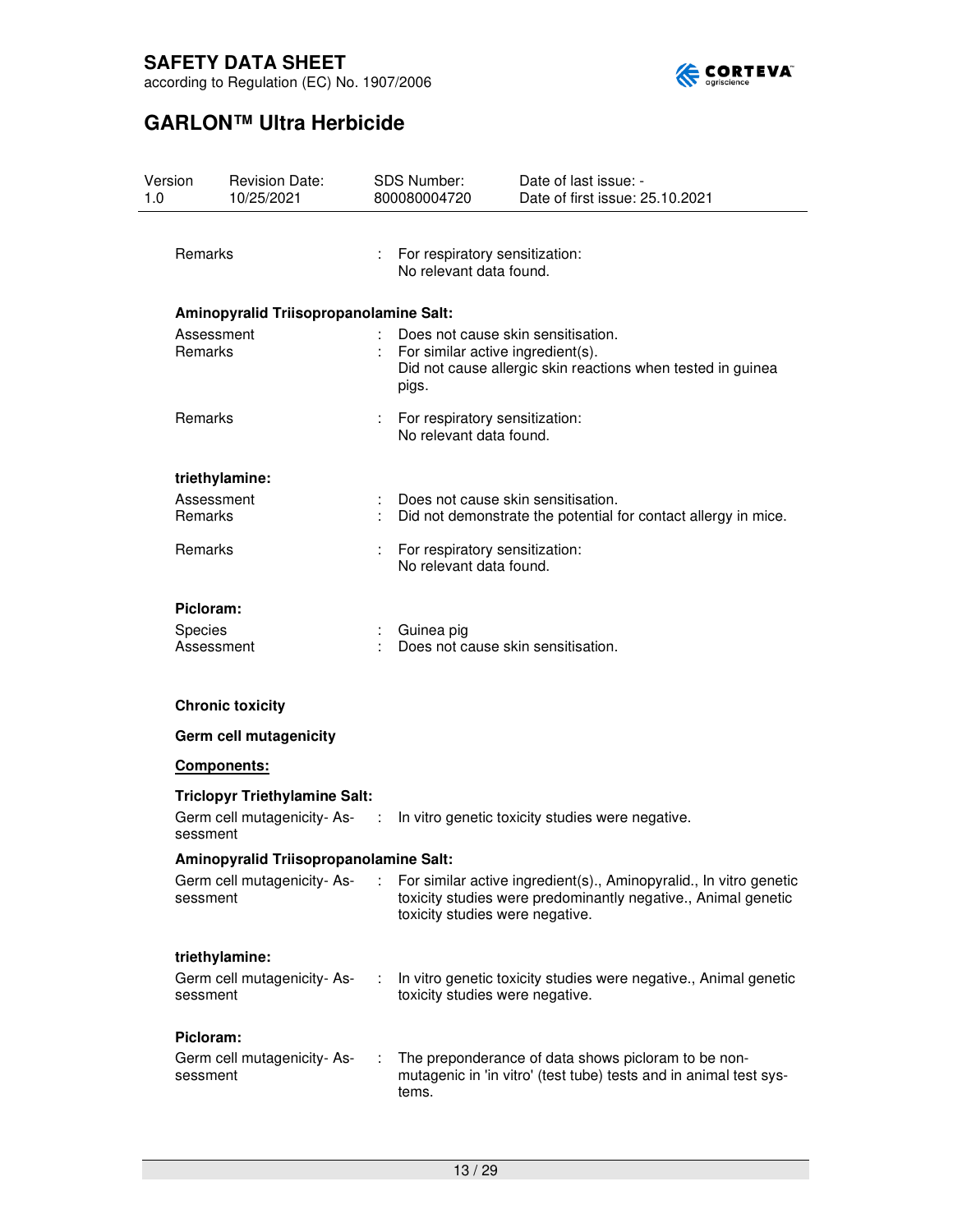

| <b>Revision Date:</b><br>Version<br>10/25/2021<br>1.0 |                                        |                                                                                                                                                                                                                                                                                                                                                  | <b>SDS Number:</b><br>800080004720 | Date of last issue: -<br>Date of first issue: 25.10.2021                                                                                                                                                                                                                                    |  |
|-------------------------------------------------------|----------------------------------------|--------------------------------------------------------------------------------------------------------------------------------------------------------------------------------------------------------------------------------------------------------------------------------------------------------------------------------------------------|------------------------------------|---------------------------------------------------------------------------------------------------------------------------------------------------------------------------------------------------------------------------------------------------------------------------------------------|--|
|                                                       | Carcinogenicity                        |                                                                                                                                                                                                                                                                                                                                                  |                                    |                                                                                                                                                                                                                                                                                             |  |
|                                                       | <b>Components:</b>                     |                                                                                                                                                                                                                                                                                                                                                  |                                    |                                                                                                                                                                                                                                                                                             |  |
|                                                       | <b>Triclopyr Triethylamine Salt:</b>   |                                                                                                                                                                                                                                                                                                                                                  |                                    |                                                                                                                                                                                                                                                                                             |  |
| ment                                                  | Carcinogenicity - Assess-              | ÷                                                                                                                                                                                                                                                                                                                                                | cer in laboratory animals.         | For similar active ingredient(s)., Triclopyr., Did not cause can-                                                                                                                                                                                                                           |  |
|                                                       | Aminopyralid Triisopropanolamine Salt: |                                                                                                                                                                                                                                                                                                                                                  |                                    |                                                                                                                                                                                                                                                                                             |  |
| ment                                                  | Carcinogenicity - Assess-              | $\mathcal{I}^{\mathcal{I}}$                                                                                                                                                                                                                                                                                                                      | cancer in laboratory animals.      | For similar active ingredient(s)., Aminopyralid., Did not cause                                                                                                                                                                                                                             |  |
|                                                       | triethylamine:                         |                                                                                                                                                                                                                                                                                                                                                  |                                    |                                                                                                                                                                                                                                                                                             |  |
| ment                                                  | Carcinogenicity - Assess-              | ÷                                                                                                                                                                                                                                                                                                                                                |                                    | Available data are inadequate to evaluate carcinogenicity.                                                                                                                                                                                                                                  |  |
| Picloram:                                             |                                        |                                                                                                                                                                                                                                                                                                                                                  |                                    |                                                                                                                                                                                                                                                                                             |  |
| ment                                                  | Carcinogenicity - Assess-              | ÷.                                                                                                                                                                                                                                                                                                                                               |                                    | Did not cause cancer in laboratory animals.                                                                                                                                                                                                                                                 |  |
|                                                       | <b>Reproductive toxicity</b>           |                                                                                                                                                                                                                                                                                                                                                  |                                    |                                                                                                                                                                                                                                                                                             |  |
|                                                       | Components:                            |                                                                                                                                                                                                                                                                                                                                                  |                                    |                                                                                                                                                                                                                                                                                             |  |
|                                                       | <b>Triclopyr Triethylamine Salt:</b>   |                                                                                                                                                                                                                                                                                                                                                  |                                    |                                                                                                                                                                                                                                                                                             |  |
| Reproductive toxicity - As-<br>÷<br>sessment          |                                        | For similar active ingredient(s)., Triclopyr., In laboratory ani-<br>mal studies, effects on reproduction have been seen only at<br>doses that produced significant toxicity to the parent animals.<br>Has been toxic to the fetus in laboratory animals at doses<br>toxic to the mother., Did not cause birth defects in laboratory<br>animals. |                                    |                                                                                                                                                                                                                                                                                             |  |
|                                                       | Aminopyralid Triisopropanolamine Salt: |                                                                                                                                                                                                                                                                                                                                                  |                                    |                                                                                                                                                                                                                                                                                             |  |
| sessment                                              | Reproductive toxicity - As-            | ÷                                                                                                                                                                                                                                                                                                                                                |                                    | For similar active ingredient(s)., Aminopyralid., In animal stud-<br>ies, did not interfere with reproduction.<br>For similar active ingredient(s)., Aminopyralid., Did not cause<br>birth defects or other effects in the fetus even at doses which<br>caused toxic effects in the mother. |  |
| Picloram:                                             |                                        |                                                                                                                                                                                                                                                                                                                                                  |                                    |                                                                                                                                                                                                                                                                                             |  |
| sessment                                              | Reproductive toxicity - As-            | ÷                                                                                                                                                                                                                                                                                                                                                |                                    | In animal studies, did not interfere with reproduction.<br>Did not cause birth defects or other effects in the fetus even at<br>doses which caused toxic effects in the mother.                                                                                                             |  |
|                                                       | <b>STOT - single exposure</b>          |                                                                                                                                                                                                                                                                                                                                                  |                                    |                                                                                                                                                                                                                                                                                             |  |
| Product:                                              |                                        |                                                                                                                                                                                                                                                                                                                                                  |                                    |                                                                                                                                                                                                                                                                                             |  |
|                                                       | Assessment                             |                                                                                                                                                                                                                                                                                                                                                  | an STOT-SE toxicant.               | Evaluation of available data suggests that this material is not                                                                                                                                                                                                                             |  |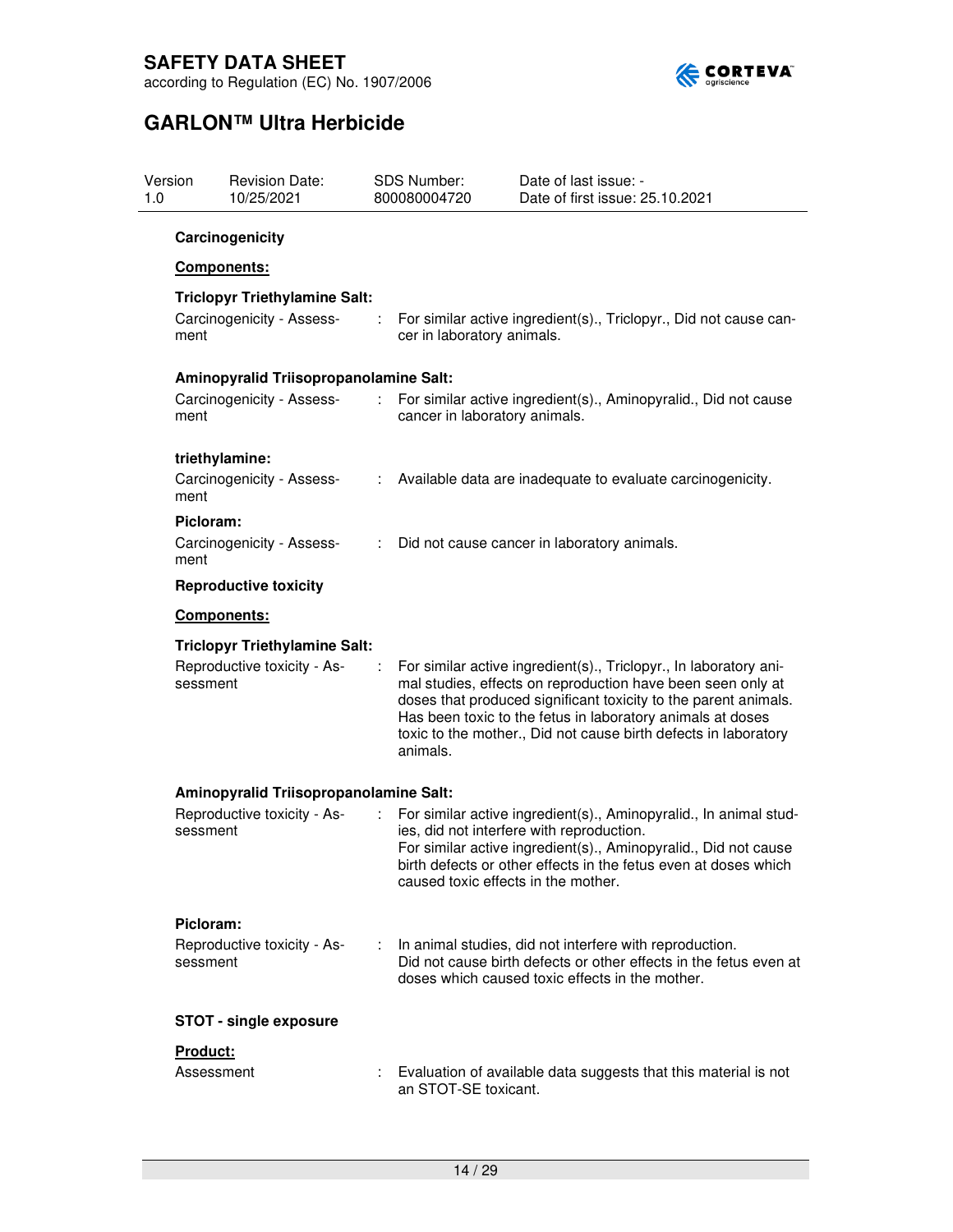

| Version<br>1.0 |                                    | <b>Revision Date:</b><br>10/25/2021    |    | <b>SDS Number:</b><br>800080004720                                              | Date of last issue: -<br>Date of first issue: 25.10.2021                                                   |  |  |  |  |
|----------------|------------------------------------|----------------------------------------|----|---------------------------------------------------------------------------------|------------------------------------------------------------------------------------------------------------|--|--|--|--|
|                | <b>Components:</b>                 |                                        |    |                                                                                 |                                                                                                            |  |  |  |  |
|                | Assessment                         | <b>Triclopyr Triethylamine Salt:</b>   | ÷. |                                                                                 | Evaluation of available data suggests that this material is not                                            |  |  |  |  |
|                |                                    |                                        |    | an STOT-SE toxicant.                                                            |                                                                                                            |  |  |  |  |
|                |                                    | Aminopyralid Triisopropanolamine Salt: |    |                                                                                 |                                                                                                            |  |  |  |  |
|                | Assessment                         |                                        |    | an STOT-SE toxicant.                                                            | Evaluation of available data suggests that this material is not                                            |  |  |  |  |
|                | triethylamine:                     |                                        |    |                                                                                 |                                                                                                            |  |  |  |  |
|                | <b>Target Organs</b>               | Exposure routes                        |    | : Inhalation                                                                    |                                                                                                            |  |  |  |  |
|                | Assessment                         |                                        |    |                                                                                 | : Respiratory Tract<br>May cause respiratory irritation.                                                   |  |  |  |  |
|                |                                    | <b>STOT - repeated exposure</b>        |    |                                                                                 |                                                                                                            |  |  |  |  |
|                | Components:                        |                                        |    |                                                                                 |                                                                                                            |  |  |  |  |
|                |                                    | <b>Triclopyr Triethylamine Salt:</b>   |    |                                                                                 |                                                                                                            |  |  |  |  |
|                | <b>Target Organs</b><br>Assessment |                                        |    | Kidney<br>May cause damage to organs through prolonged or repeated<br>exposure. |                                                                                                            |  |  |  |  |
|                |                                    | <b>Repeated dose toxicity</b>          |    |                                                                                 |                                                                                                            |  |  |  |  |
|                | Components:                        |                                        |    |                                                                                 |                                                                                                            |  |  |  |  |
|                |                                    | <b>Triclopyr Triethylamine Salt:</b>   |    |                                                                                 |                                                                                                            |  |  |  |  |
|                | Remarks                            |                                        |    | gans:<br>Kidney.                                                                | In animals, effects have been reported on the following or-                                                |  |  |  |  |
|                |                                    | Aminopyralid Triisopropanolamine Salt: |    |                                                                                 |                                                                                                            |  |  |  |  |
|                | <b>Remarks</b>                     |                                        |    | For similar active ingredient(s).                                               |                                                                                                            |  |  |  |  |
|                |                                    |                                        |    | Aminopyralid.<br>gans:<br>Gastrointestinal tract.                               | In animals, effects have been reported on the following or-                                                |  |  |  |  |
|                | triethylamine:                     |                                        |    |                                                                                 |                                                                                                            |  |  |  |  |
|                | <b>Remarks</b>                     |                                        |    |                                                                                 | Based on available data, repeated exposures are not antici-<br>pated to cause significant adverse effects. |  |  |  |  |
|                | Picloram:                          |                                        |    |                                                                                 |                                                                                                            |  |  |  |  |
|                | <b>Remarks</b>                     |                                        |    | gans:<br>Liver.<br>Gastrointestinal tract.                                      | In animals, effects have been reported on the following or-                                                |  |  |  |  |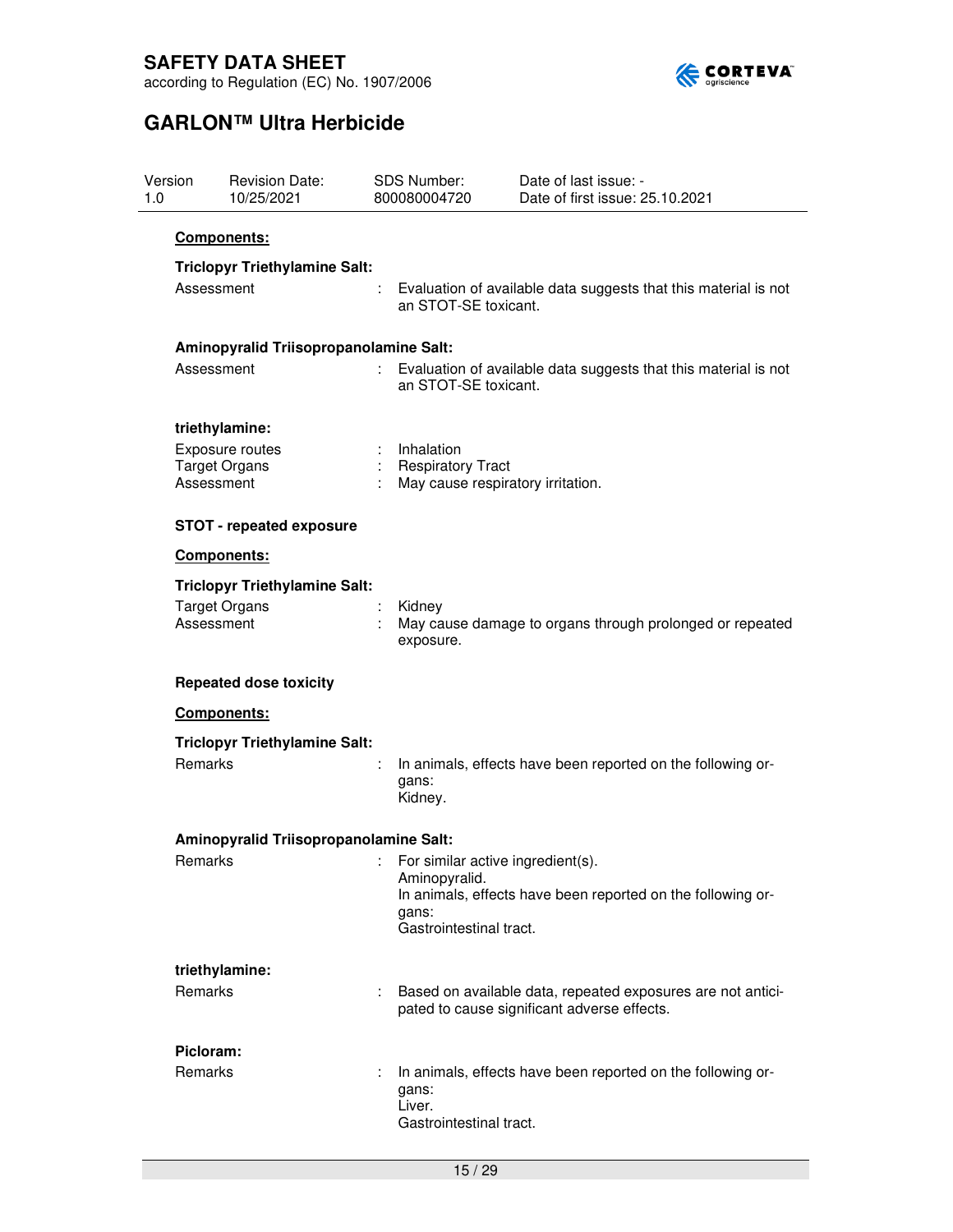

according to Regulation (EC) No. 1907/2006

# **GARLON™ Ultra Herbicide**

| Version | <b>Revision Date:</b> | SDS Number:  | Date of last issue: -           |
|---------|-----------------------|--------------|---------------------------------|
| 1.0     | 10/25/2021            | 800080004720 | Date of first issue: 25.10.2021 |

### **Aspiration toxicity**

### **Product:**

Based on available information, aspiration hazard could not be determined.

### **Components:**

### **Triclopyr Triethylamine Salt:**

Based on available information, aspiration hazard could not be determined.

### **Aminopyralid Triisopropanolamine Salt:**

Based on physical properties, not likely to be an aspiration hazard.

### **triethylamine:**

Aspiration into the lungs may occur during ingestion or vomiting, causing tissue damage or lung injury.

### **Picloram:**

Based on physical properties, not likely to be an aspiration hazard.

#### **11.2 Information on other hazards**

### **Endocrine disrupting properties**

#### **Product:**

Assessment : The substance/mixture does not contain components considered to have endocrine disrupting properties according to REACH Article 57(f) or Commission Delegated regulation (EU) 2017/2100 or Commission Regulation (EU) 2018/605 at levels of 0.1% or higher.

### **SECTION 12: Ecological information**

### **12.1 Toxicity**

### **Product:**

| Toxicity to fish                                       |    | LC50 (Oncorhynchus mykiss (rainbow trout)): > 800 mg/l<br>Exposure time: 96 h<br>Test Type: flow-through test<br>Method: OECD Test Guideline 203 or Equivalent |
|--------------------------------------------------------|----|----------------------------------------------------------------------------------------------------------------------------------------------------------------|
| Toxicity to daphnia and other<br>aquatic invertebrates | A. | EC50 (Daphnia magna (Water flea)): > 800 mg/l<br>Exposure time: 48 h<br>Test Type: flow-through test<br>Method: OECD Test Guideline 202 or Equivalent          |
| Toxicity to algae/aquatic<br>plants                    | ÷. | Remarks: Material is very toxic to aquatic organisms<br>(LC50/EC50/IC50 below 1 mg/L in the most sensitive spe-<br>cies).                                      |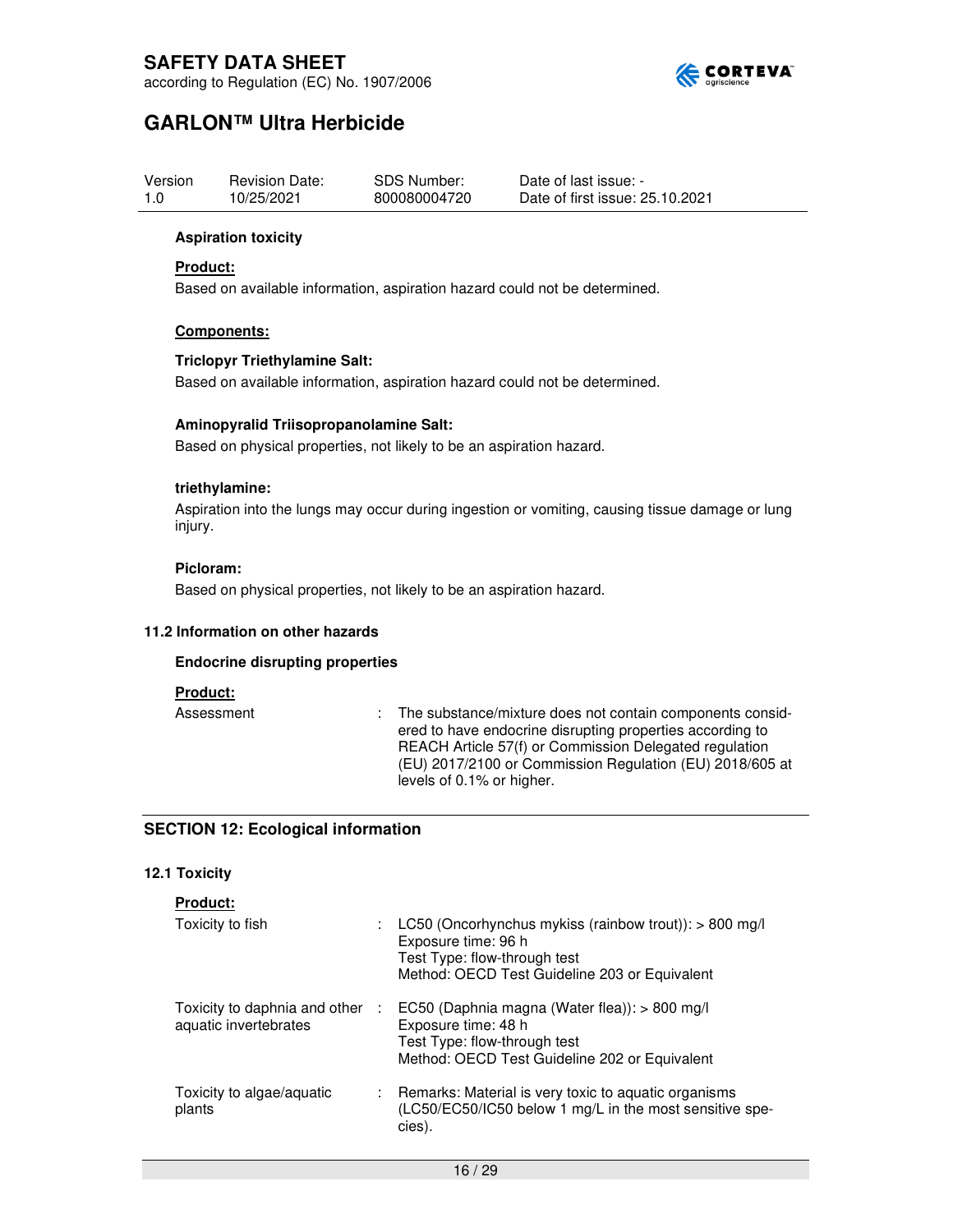

according to Regulation (EC) No. 1907/2006

| Version<br>1.0 | <b>Revision Date:</b><br>10/25/2021                      |   | SDS Number:<br>800080004720                                                               | Date of last issue: -<br>Date of first issue: 25.10.2021                                                    |
|----------------|----------------------------------------------------------|---|-------------------------------------------------------------------------------------------|-------------------------------------------------------------------------------------------------------------|
|                |                                                          |   | End point: Growth rate inhibition<br>Exposure time: 96 h<br>Method: Method Not Specified. | ErC50 (diatom Navicula sp.): > 100 mg/l                                                                     |
|                |                                                          |   | Exposure time: 14 d                                                                       | ErC50 (Myriophyllum spicatum): > 1 mg/l                                                                     |
|                |                                                          |   | Exposure time: 14 d                                                                       | NOEC (Myriophyllum spicatum): 0.0305 mg/l                                                                   |
| ganisms        | Toxicity to soil dwelling or-                            |   | : $LC50: > 0.3508$ mg/kg<br>Exposure time: 14 d                                           | Species: Eisenia fetida (earthworms)                                                                        |
| isms           | Toxicity to terrestrial organ-                           | ÷ |                                                                                           | Remarks: Material is slightly toxic to birds on an acute basis<br>(LD50 between 501 and 2000 mg/kg).        |
|                |                                                          |   |                                                                                           | oral LD50: 1839 mg/kg bodyweight.<br>Species: Colinus virginianus (Bobwhite quail)                          |
|                |                                                          |   | oral LD50: 133.0 micrograms/bee<br>Exposure time: 48 h<br>Species: Apis mellifera (bees)  |                                                                                                             |
|                |                                                          |   | Exposure time: 48 h<br>Species: Apis mellifera (bees)                                     | contact LD50: > 191.6 micrograms/bee                                                                        |
|                | <b>Ecotoxicology Assessment</b>                          |   |                                                                                           |                                                                                                             |
|                | Acute aquatic toxicity                                   | ÷ | Toxic to aquatic life.                                                                    |                                                                                                             |
|                | Chronic aquatic toxicity                                 | ÷ |                                                                                           | Very toxic to aquatic life with long lasting effects.                                                       |
|                | <b>Components:</b>                                       |   |                                                                                           |                                                                                                             |
|                | Triclopyr Triethylamine Salt:                            |   |                                                                                           |                                                                                                             |
|                | Toxicity to fish                                         |   | Remarks: For similar material(s):                                                         | Material is very toxic to aquatic organisms (LC50/EC50/IC50<br>below 1 mg/L in the most sensitive species). |
|                |                                                          |   | Exposure time: 96 h                                                                       | LC50 (Cyprinus carpio (Carp)): 350 mg/l                                                                     |
|                |                                                          |   | Exposure time: 96 h<br>Test Type: semi-static test                                        | LC50 (Lepomis macrochirus (Bluegill sunfish)): > 100 mg/l                                                   |
|                | Toxicity to daphnia and other :<br>aquatic invertebrates |   | Exposure time: 48 h<br>Test Type: static test                                             | EC50 (eastern oyster (Crassostrea virginica)): 56 - 87 mg/l                                                 |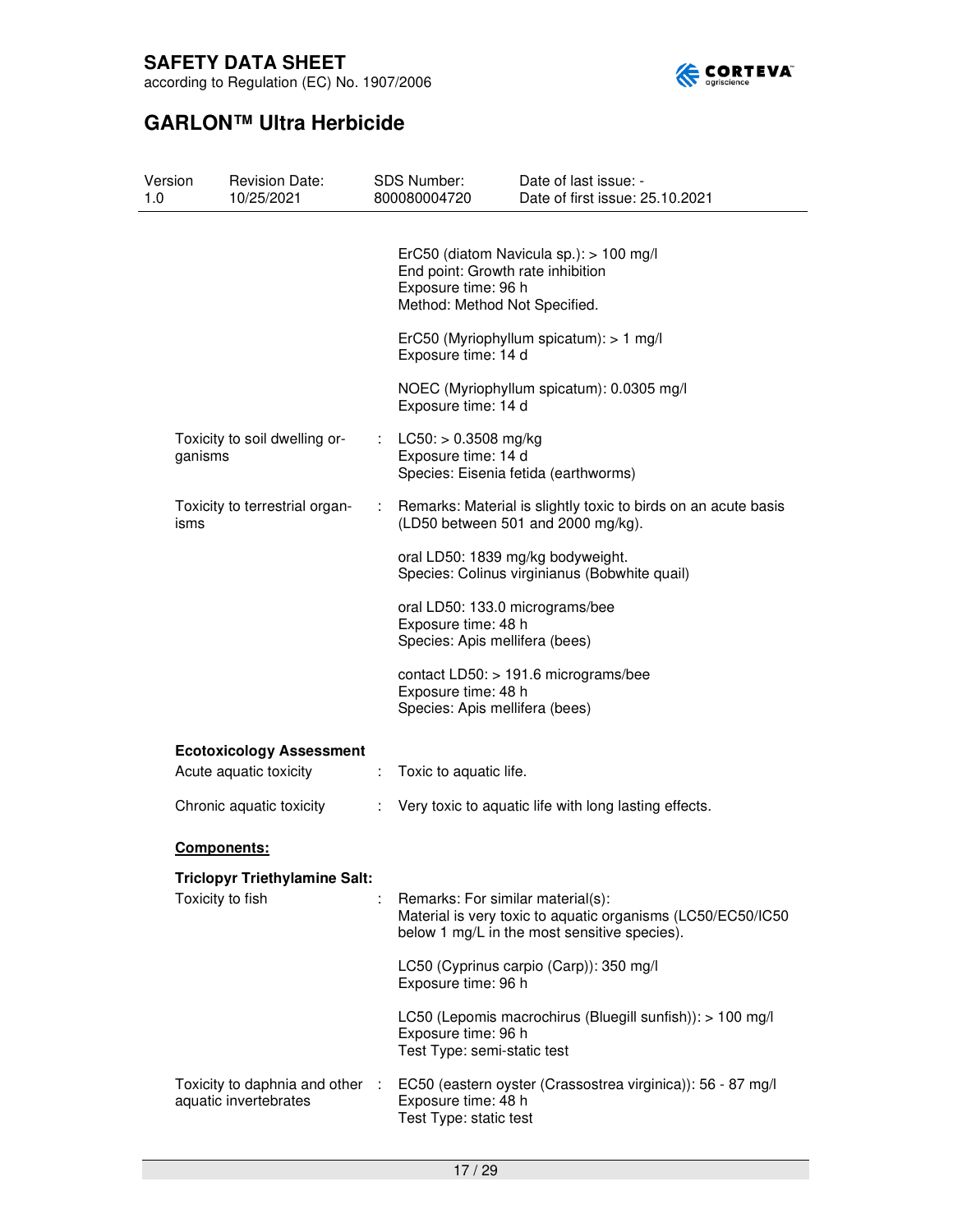

according to Regulation (EC) No. 1907/2006

| 1.0 | Version          | <b>Revision Date:</b><br>10/25/2021                      |    | SDS Number:<br>800080004720                                                               | Date of last issue: -<br>Date of first issue: 25.10.2021                                                                          |
|-----|------------------|----------------------------------------------------------|----|-------------------------------------------------------------------------------------------|-----------------------------------------------------------------------------------------------------------------------------------|
|     | plants           | Toxicity to algae/aquatic                                | ÷. | mg/l<br>End point: Growth rate inhibition<br>Exposure time: 72 h                          | ErC50 (Pseudokirchneriella subcapitata (green algae)): 107                                                                        |
|     |                  |                                                          |    | Exposure time: 72 h<br>Test Type: Growth inhibition                                       | ErC50 (blue-green alga Anabaena flos-aquae): > 100 mg/l                                                                           |
|     |                  |                                                          |    | EC50 (Lemna gibba): > 1,000 mg/l<br>Exposure time: 7 d<br>Test Type: Growth inhibition    |                                                                                                                                   |
|     |                  |                                                          |    | Exposure time: 14 d<br>Remarks: For similar material(s):                                  | ErC50 (Myriophyllum spicatum): 0.241 mg/l                                                                                         |
|     |                  |                                                          |    | Exposure time: 14 d<br>Remarks: For similar material(s):                                  | NOEC (Myriophyllum spicatum): 0.0191 mg/l                                                                                         |
|     | isms             | Toxicity to terrestrial organ-                           | ÷  | basis (LC50 $>$ 5000 ppm).<br>between 51 and 500 mg/kg).                                  | Remarks: Material is practically non-toxic to birds on a dietary<br>Material is moderately toxic to birds on an acute basis (LD50 |
|     |                  |                                                          |    | oral LD50: 300 mg/kg bodyweight.                                                          | Species: Colinus virginianus (Bobwhite quail)                                                                                     |
|     |                  |                                                          |    | dietary LC50: 11622 mg/kg diet.                                                           | Species: Colinus virginianus (Bobwhite quail)                                                                                     |
|     |                  |                                                          |    | contact LD50: $> 100 \mu g/$ bee<br>Exposure time: 48 h<br>Species: Apis mellifera (bees) |                                                                                                                                   |
|     |                  | <b>Ecotoxicology Assessment</b>                          |    |                                                                                           |                                                                                                                                   |
|     |                  | Acute aquatic toxicity                                   |    | : Very toxic to aquatic life.                                                             |                                                                                                                                   |
|     |                  | Chronic aquatic toxicity                                 | ÷. |                                                                                           | Very toxic to aquatic life with long lasting effects.                                                                             |
|     |                  | Aminopyralid Triisopropanolamine Salt:                   |    |                                                                                           |                                                                                                                                   |
|     | Toxicity to fish |                                                          |    | Exposure time: 96 h<br>Remarks: For similar material(s):                                  | LC50 (Oncorhynchus mykiss (rainbow trout)): 360 mg/l                                                                              |
|     |                  | Toxicity to daphnia and other :<br>aquatic invertebrates |    | Exposure time: 48 h<br>Remarks: For similar material(s):                                  | EC50 (Daphnia magna (Water flea)): > 460 mg/l                                                                                     |
|     | plants           | Toxicity to algae/aquatic                                | ÷. | Exposure time: 14 d<br>Remarks: For similar material(s):                                  | ErC50 (Myriophyllum spicatum): 0.363 mg/l                                                                                         |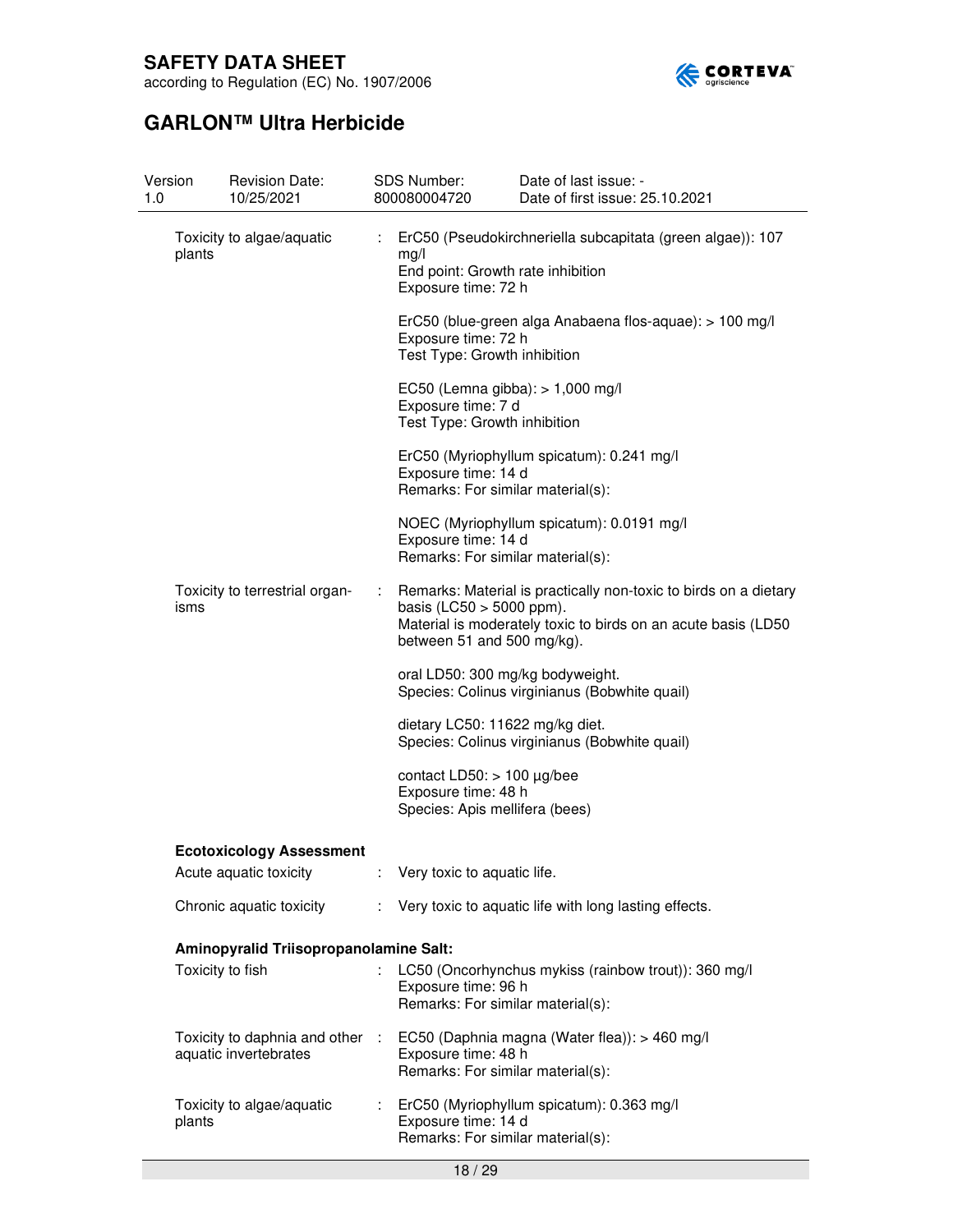

according to Regulation (EC) No. 1907/2006

| Version<br>1.0 |                  | <b>Revision Date:</b><br>10/25/2021                      |   | SDS Number:<br>800080004720                                              | Date of last issue: -<br>Date of first issue: 25.10.2021                                                                                                                               |
|----------------|------------------|----------------------------------------------------------|---|--------------------------------------------------------------------------|----------------------------------------------------------------------------------------------------------------------------------------------------------------------------------------|
|                |                  |                                                          |   | Exposure time: 14 d<br>Remarks: For similar material(s):                 | NOEC (Myriophyllum spicatum): 0.0639 mg/l                                                                                                                                              |
|                |                  |                                                          |   | 1,000 mg/l<br>Exposure time: 72 h<br>Remarks: For similar material(s):   | ErC50 (Pseudokirchneriella subcapitata (green algae)): >                                                                                                                               |
|                | isms             | Toxicity to terrestrial organ-                           | ÷ | $(LD50 > 2000$ mg/kg).<br>$($ LC50 > 5000 ppm $).$                       | Remarks: Based on information for a similar material:<br>Material is practically non-toxic to birds on an acute basis<br>Material is practically non-toxic to birds on a dietary basis |
|                |                  | <b>Ecotoxicology Assessment</b>                          |   |                                                                          |                                                                                                                                                                                        |
|                |                  | Acute aquatic toxicity                                   | ÷ | Very toxic to aquatic life.                                              |                                                                                                                                                                                        |
|                |                  | Chronic aquatic toxicity                                 | ÷ |                                                                          | Very toxic to aquatic life with long lasting effects.                                                                                                                                  |
|                | triethylamine:   |                                                          |   |                                                                          |                                                                                                                                                                                        |
|                | Toxicity to fish |                                                          |   | Exposure time: 96 h<br>Test Type: flow-through test                      | LC50 (Rainbow trout (Oncorhynchus mykiss)): 36 mg/l<br>Method: OECD Test Guideline 203 or Equivalent                                                                                   |
|                |                  | Toxicity to daphnia and other :<br>aquatic invertebrates |   | Exposure time: 48 h<br>Test Type: semi-static test                       | LC50 (water flea Ceriodaphnia dubia): 17 mg/l<br>Method: OECD Test Guideline 202 or Equivalent                                                                                         |
|                | plants           | Toxicity to algae/aquatic                                |   | End point: Growth rate<br>Exposure time: 72 h                            | ErC50 (Pseudokirchneriella subcapitata (green algae)): 8 mg/l                                                                                                                          |
|                |                  |                                                          |   | mg/l<br>End point: Growth rate<br>Exposure time: 72 h                    | NOEC (Pseudokirchneriella subcapitata (green algae)): 1.1                                                                                                                              |
|                |                  | Toxicity to microorganisms                               | ÷ | End point: Growth inhibition<br>Exposure time: 17 h<br>Test Type: Static | EC10 (Pseudomonas putida): 71 mg/l                                                                                                                                                     |
|                |                  |                                                          |   | End point: Growth inhibition<br>Exposure time: 17 h<br>Test Type: Static | EC50 (Pseudomonas putida): 95 mg/l                                                                                                                                                     |
|                | icity)           | Toxicity to fish (Chronic tox-                           | ÷ | $LOEC:$ > 100 mg/l<br>End point: mortality                               |                                                                                                                                                                                        |
|                |                  |                                                          |   |                                                                          |                                                                                                                                                                                        |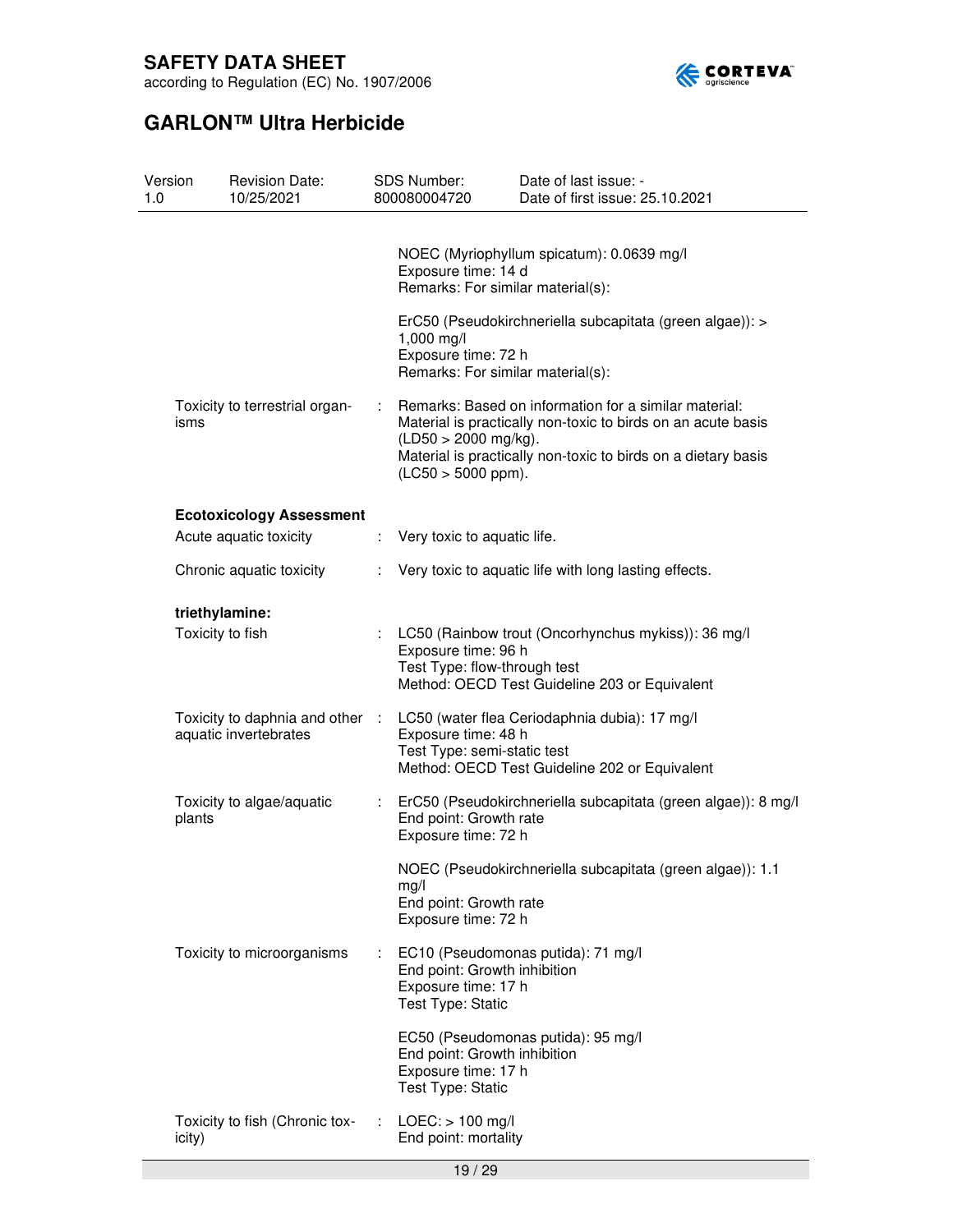

according to Regulation (EC) No. 1907/2006

| Version<br>1.0 |                  | <b>Revision Date:</b><br>10/25/2021                              |   | SDS Number:<br>800080004720                                                                                                       | Date of last issue: -<br>Date of first issue: 25.10.2021 |
|----------------|------------------|------------------------------------------------------------------|---|-----------------------------------------------------------------------------------------------------------------------------------|----------------------------------------------------------|
|                |                  |                                                                  |   | Exposure time: 60 d<br>Test Type: semi-static test                                                                                | Species: Rainbow trout (Oncorhynchus mykiss)             |
|                | ic toxicity)     | Toxicity to daphnia and other :<br>aquatic invertebrates (Chron- |   | NOEC: 7.1 mg/l<br>End point: mortality<br>Exposure time: 7 d<br>Test Type: semi-static test                                       | Species: Ceriodaphnia dubia (water flea)                 |
|                |                  |                                                                  |   | LOEC: 14 mg/l<br>End point: mortality<br>Exposure time: 7 d<br>Test Type: semi-static test                                        | Species: Ceriodaphnia dubia (water flea)                 |
|                | Picloram:        |                                                                  |   |                                                                                                                                   |                                                          |
|                | Toxicity to fish |                                                                  | t | Exposure time: 96 h<br>Test Type: static test                                                                                     | LC50 (Oncorhynchus mykiss (rainbow trout)): 8.8 mg/l     |
|                |                  | Toxicity to daphnia and other :<br>aquatic invertebrates         |   | Exposure time: 48 h                                                                                                               | EC50 (Daphnia magna (Water flea)): 44.2 mg/l             |
|                | plants           | Toxicity to algae/aquatic                                        |   | ErC50 (Pseudokirchneriella subcapitata (green algae)): > 78.7<br>mg/l<br>End point: Growth rate inhibition<br>Exposure time: 72 h |                                                          |
|                |                  |                                                                  |   | EC50 (Lemna gibba): 102 mg/l<br>Exposure time: 14 d<br>Test Type: Growth inhibition                                               |                                                          |
|                |                  |                                                                  |   | Exposure time: 14 d                                                                                                               | ErC50 (Myriophyllum spicatum): 0.558 mg/l                |
|                |                  |                                                                  |   | Exposure time: 14 d                                                                                                               | NOEC (Myriophyllum spicatum): 0.0095 mg/l                |
|                | icity)           | M-Factor (Acute aquatic tox-                                     |   | $\therefore$ 1                                                                                                                    |                                                          |
|                |                  | Toxicity to microorganisms                                       |   | EC50 (activated sludge): > 100 mg/l<br>Exposure time: 3 h                                                                         |                                                          |
|                | icity)           | Toxicity to fish (Chronic tox-                                   | ÷ | $0.55$ mg/l<br>Exposure time: 70 d<br>Test Type: flow-through test                                                                | Species: Rainbow trout (Oncorhynchus mykiss)             |
|                | ic toxicity)     | Toxicity to daphnia and other<br>aquatic invertebrates (Chron-   |   | NOEC: 6.79 mg/l<br>End point: number of offspring<br>Exposure time: 21 d                                                          |                                                          |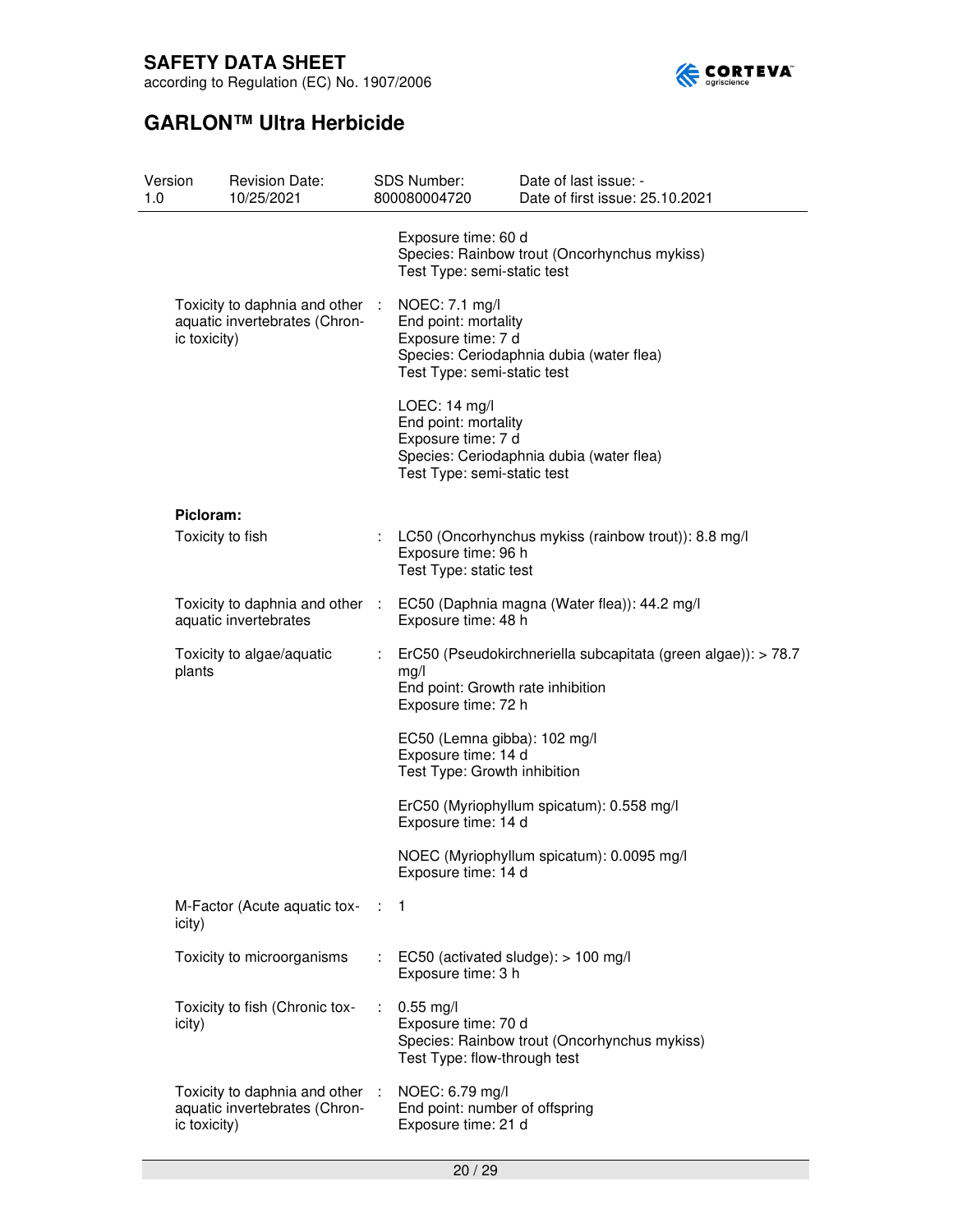

according to Regulation (EC) No. 1907/2006

| Version<br>1.0 |                                        | <b>Revision Date:</b><br>10/25/2021    |                                                                                                                                                                               | <b>SDS Number:</b><br>800080004720                                                          | Date of last issue: -<br>Date of first issue: 25.10.2021                                                                                                                                                                                 |  |  |
|----------------|----------------------------------------|----------------------------------------|-------------------------------------------------------------------------------------------------------------------------------------------------------------------------------|---------------------------------------------------------------------------------------------|------------------------------------------------------------------------------------------------------------------------------------------------------------------------------------------------------------------------------------------|--|--|
|                |                                        |                                        |                                                                                                                                                                               | Test Type: static test                                                                      | Species: Daphnia magna (Water flea)                                                                                                                                                                                                      |  |  |
|                |                                        |                                        | LOEC: 13.5 mg/l<br>End point: number of offspring<br>Exposure time: 21 d<br>Species: Daphnia magna (Water flea)<br>Test Type: static test                                     |                                                                                             |                                                                                                                                                                                                                                          |  |  |
|                |                                        |                                        | MATC (Maximum Acceptable Toxicant Level): 9.57 mg/l<br>End point: number of offspring<br>Exposure time: 21 d<br>Species: Daphnia magna (Water flea)<br>Test Type: static test |                                                                                             |                                                                                                                                                                                                                                          |  |  |
|                | toxicity)                              | M-Factor (Chronic aquatic              | ÷                                                                                                                                                                             | 10                                                                                          |                                                                                                                                                                                                                                          |  |  |
|                | ganisms                                | Toxicity to soil dwelling or-          |                                                                                                                                                                               | $LC50:$ > 5,000 mg/kg<br>Exposure time: 14 d<br>End point: survival                         | Species: Eisenia fetida (earthworms)                                                                                                                                                                                                     |  |  |
|                | Toxicity to terrestrial organ-<br>isms |                                        | ÷.                                                                                                                                                                            | contact LD50: > 100 micrograms/bee<br>Exposure time: 48 h<br>Species: Apis mellifera (bees) |                                                                                                                                                                                                                                          |  |  |
|                |                                        |                                        |                                                                                                                                                                               | oral $LD50:$ > 74 micrograms/bee<br>Exposure time: 48 d<br>Species: Apis mellifera (bees)   |                                                                                                                                                                                                                                          |  |  |
|                |                                        | <b>Ecotoxicology Assessment</b>        |                                                                                                                                                                               |                                                                                             |                                                                                                                                                                                                                                          |  |  |
|                |                                        | Acute aquatic toxicity                 | $\mathcal{L}_{\mathrm{eff}}$                                                                                                                                                  | Very toxic to aquatic life.                                                                 |                                                                                                                                                                                                                                          |  |  |
|                |                                        | Chronic aquatic toxicity               |                                                                                                                                                                               | : Very toxic to aquatic life with long lasting effects.                                     |                                                                                                                                                                                                                                          |  |  |
|                |                                        | 12.2 Persistence and degradability     |                                                                                                                                                                               |                                                                                             |                                                                                                                                                                                                                                          |  |  |
|                | <b>Components:</b>                     |                                        |                                                                                                                                                                               |                                                                                             |                                                                                                                                                                                                                                          |  |  |
|                |                                        | <b>Triclopyr Triethylamine Salt:</b>   |                                                                                                                                                                               |                                                                                             |                                                                                                                                                                                                                                          |  |  |
|                |                                        | Biodegradability                       |                                                                                                                                                                               | Triclopyr.                                                                                  | Remarks: For similar active ingredient(s).                                                                                                                                                                                               |  |  |
|                |                                        |                                        |                                                                                                                                                                               |                                                                                             | Based on stringent OECD test guidelines, this material cannot<br>be considered as readily biodegradable; however, these re-<br>sults do not necessarily mean that the material is not biode-<br>gradable under environmental conditions. |  |  |
|                |                                        | Aminopyralid Triisopropanolamine Salt: |                                                                                                                                                                               |                                                                                             |                                                                                                                                                                                                                                          |  |  |
|                |                                        | Biodegradability                       |                                                                                                                                                                               | Remarks: For similar material(s):<br>Aminopyralid.<br>guidelines.                           | Material is not readily biodegradable according to OECD/EEC                                                                                                                                                                              |  |  |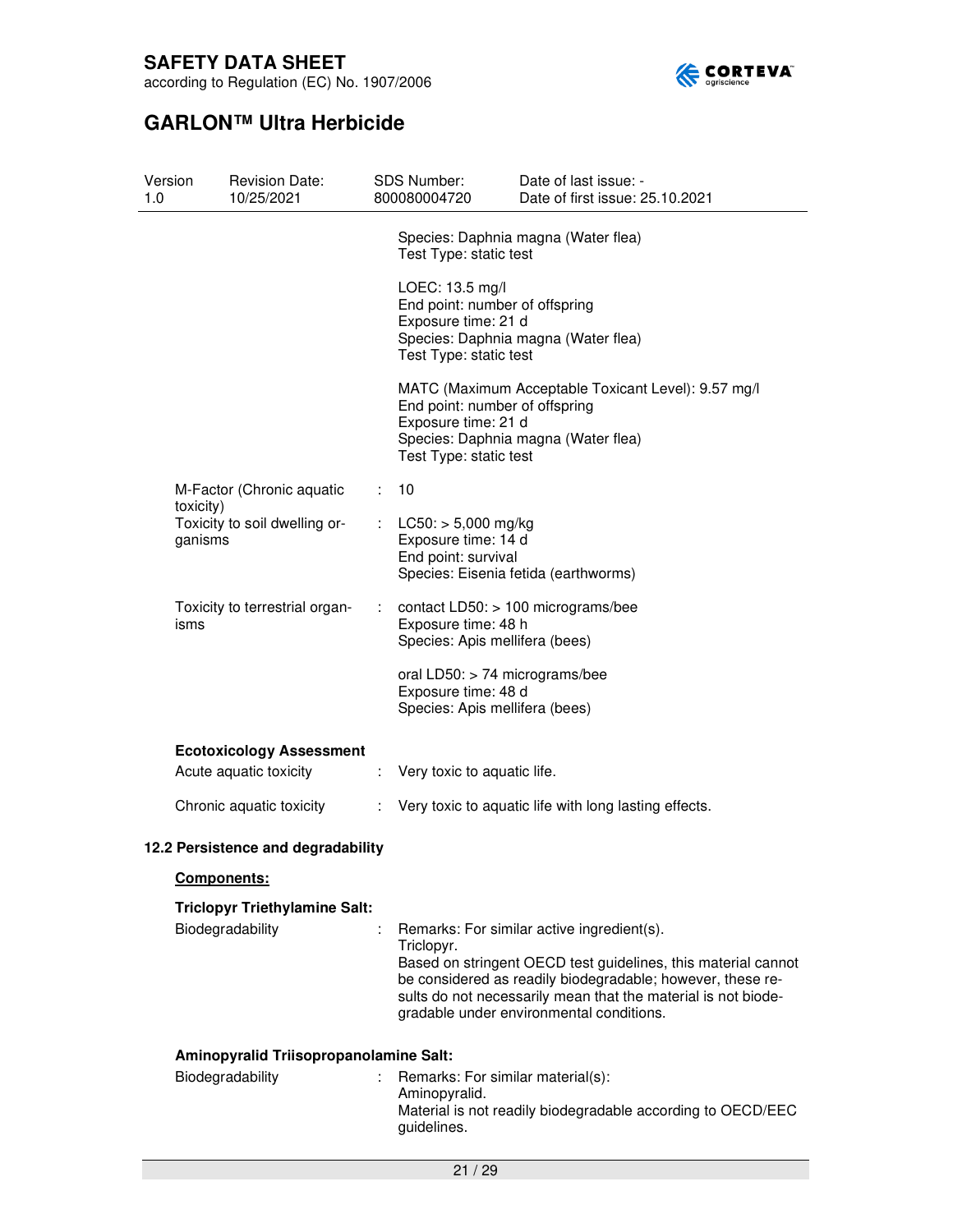

according to Regulation (EC) No. 1907/2006

| Version<br>1.0 |                                    | <b>Revision Date:</b><br>10/25/2021    |   | <b>SDS Number:</b><br>800080004720                                                                                                                     | Date of last issue: -<br>Date of first issue: 25.10.2021                                                                                                                           |
|----------------|------------------------------------|----------------------------------------|---|--------------------------------------------------------------------------------------------------------------------------------------------------------|------------------------------------------------------------------------------------------------------------------------------------------------------------------------------------|
|                |                                    |                                        |   |                                                                                                                                                        |                                                                                                                                                                                    |
|                | triethylamine:<br>Biodegradability |                                        | ÷ | Result: Readily biodegradable.<br>test(s) for ready biodegradability.                                                                                  | Remarks: Material is readily biodegradable. Passes OECD<br>Material is inherently biodegradable (reaches > 20% biodeg-<br>radation in OECD test(s) for inherent biodegradability). |
|                |                                    |                                        |   | Biodegradation: 96 %<br>Exposure time: 21 d<br>Remarks: 10-day Window: Pass                                                                            | Method: OECD Test Guideline 301A or Equivalent                                                                                                                                     |
|                |                                    |                                        |   | Concentration: 30 mg/l<br>Biodegradation: 25 - 34 %<br>Exposure time: 28 d                                                                             | Method: OECD Test Guideline 302C or Equivalent<br>Remarks: 10-day Window: Not applicable                                                                                           |
|                | Picloram:                          |                                        |   |                                                                                                                                                        |                                                                                                                                                                                    |
|                |                                    | Biodegradability                       |   | Result: Not readily biodegradable.<br>Biodegradation: 1.95 %<br>Exposure time: 28 d<br>Method: OECD Test Guideline 301<br>Remarks: 10-day Window: Fail |                                                                                                                                                                                    |
|                |                                    | Stability in water                     |   | Test Type: Hydrolysis<br>pH: 5 - 9<br>Method: Measured                                                                                                 | Degradation half life (half-life): $> 1.8$ yr (45 °C)                                                                                                                              |
|                |                                    | Photodegradation                       | ÷ |                                                                                                                                                        | Test Type: Half-life (direct photolysis)                                                                                                                                           |
|                |                                    |                                        |   | Sensitiser: OH radicals<br>Concentration: 1,500,000 1/cm3<br>Rate constant: 8.5E-13 cm3/s                                                              | Test Type: Half-life (indirect photolysis)                                                                                                                                         |
|                |                                    | 12.3 Bioaccumulative potential         |   |                                                                                                                                                        |                                                                                                                                                                                    |
|                |                                    | Components:                            |   |                                                                                                                                                        |                                                                                                                                                                                    |
|                |                                    | <b>Triclopyr Triethylamine Salt:</b>   |   |                                                                                                                                                        |                                                                                                                                                                                    |
|                | octanol/water                      | Partition coefficient: n-              |   |                                                                                                                                                        | Remarks: For similar active ingredient(s).<br>Bioconcentration potential is low (BCF $<$ 100 or Log Pow $<$ 3).                                                                    |
|                |                                    | Aminopyralid Triisopropanolamine Salt: |   |                                                                                                                                                        |                                                                                                                                                                                    |
|                | octanol/water                      | Partition coefficient: n-              |   |                                                                                                                                                        |                                                                                                                                                                                    |
|                |                                    |                                        |   | Aminopyralid.                                                                                                                                          | Remarks: For similar active ingredient(s).                                                                                                                                         |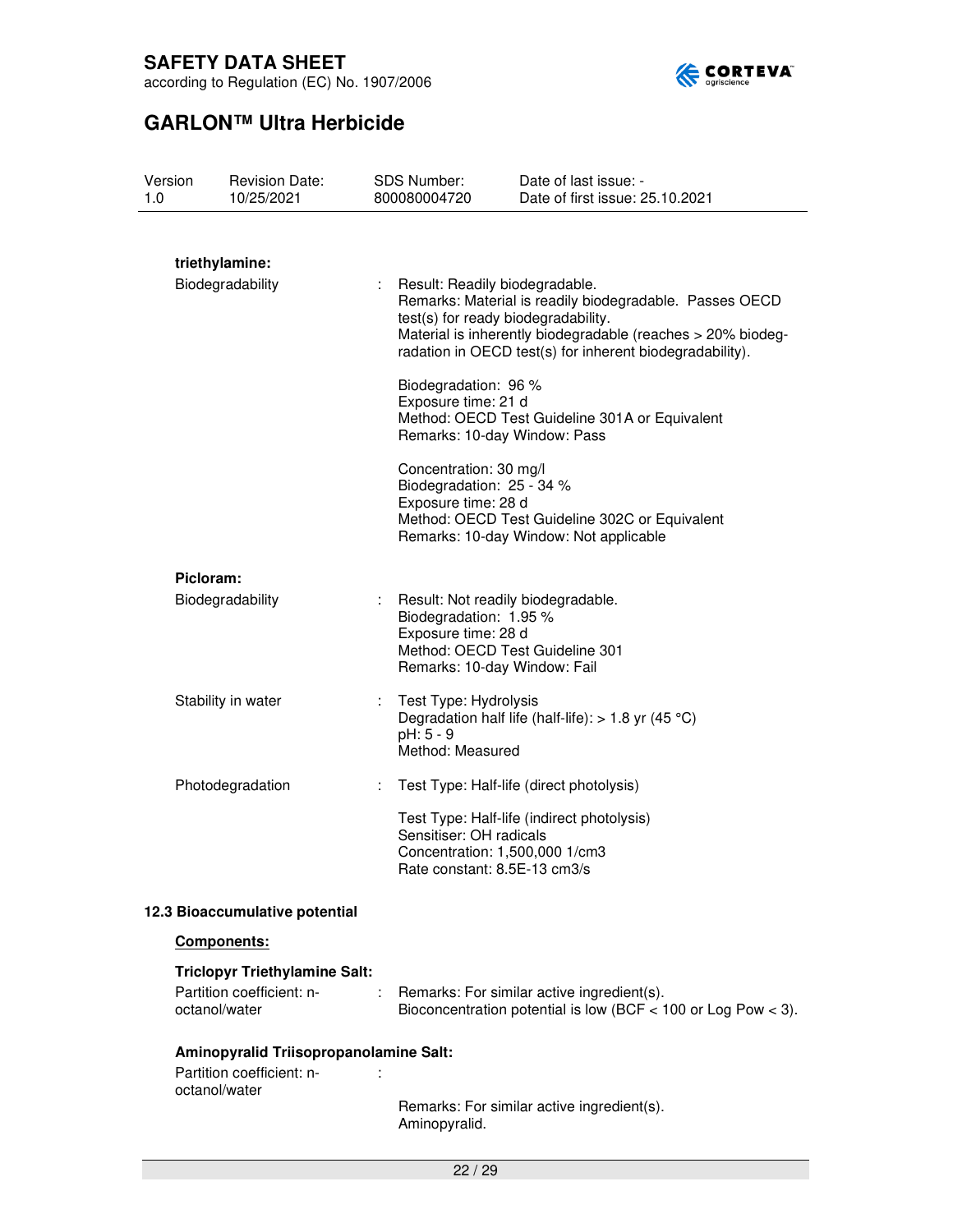

according to Regulation (EC) No. 1907/2006

| Version<br>1.0 |                                                    | <b>Revision Date:</b><br>10/25/2021                |                                                  | <b>SDS Number:</b><br>800080004720                                                                                   | Date of last issue: -<br>Date of first issue: 25.10.2021                                                     |  |
|----------------|----------------------------------------------------|----------------------------------------------------|--------------------------------------------------|----------------------------------------------------------------------------------------------------------------------|--------------------------------------------------------------------------------------------------------------|--|
|                |                                                    |                                                    |                                                  |                                                                                                                      | Bioconcentration potential is low (BCF $<$ 100 or Log Pow $<$ 3).                                            |  |
|                | triethylamine:                                     |                                                    |                                                  |                                                                                                                      |                                                                                                              |  |
|                | <b>Bioaccumulation</b>                             |                                                    |                                                  | Species: Cyprinus carpio (Carp)<br>Exposure time: 42 d<br>Concentration: 0.05 mg/l<br>Method: Measured               | Bioconcentration factor (BCF): < 4.9                                                                         |  |
|                | octanol/water                                      | Partition coefficient: n-                          | log Pow: 1.45<br>Method: Measured<br>Pow $<$ 3). |                                                                                                                      | Remarks: Bioconcentration potential is low (BCF < 100 or Log                                                 |  |
|                | Picloram:                                          |                                                    |                                                  |                                                                                                                      |                                                                                                              |  |
|                |                                                    | <b>Bioaccumulation</b>                             |                                                  | Bioconcentration factor (BCF): 0.54                                                                                  | Species: Lepomis macrochirus (Bluegill sunfish)                                                              |  |
|                | Partition coefficient: n-<br>octanol/water         |                                                    | ÷.                                               | log Pow: -1.92<br>Remarks: Bioconcentration potential is low (BCF < 100 or Log<br>Pow $<$ 3).                        |                                                                                                              |  |
|                |                                                    | 12.4 Mobility in soil                              |                                                  |                                                                                                                      |                                                                                                              |  |
|                | Components:                                        |                                                    |                                                  |                                                                                                                      |                                                                                                              |  |
|                |                                                    | <b>Triclopyr Triethylamine Salt:</b>               |                                                  |                                                                                                                      |                                                                                                              |  |
|                | Distribution among environ-<br>mental compartments |                                                    |                                                  | Remarks: For similar active ingredient(s).<br>Potential for mobility in soil is very high (Koc between 0 and<br>50). |                                                                                                              |  |
|                |                                                    | Aminopyralid Triisopropanolamine Salt:             |                                                  |                                                                                                                      |                                                                                                              |  |
|                |                                                    | Distribution among environ-<br>mental compartments | ÷                                                | Aminopyralid.<br>50).                                                                                                | Remarks: For similar active ingredient(s).<br>Potential for mobility in soil is very high (Koc between 0 and |  |
|                | triethylamine:                                     | Distribution among environ-<br>mental compartments | ÷.                                               | Koc: 11 - 146<br>Method: Estimated.<br>tween 0 and 50).                                                              | Remarks: Potential for mobility in soil is very high (Koc be-                                                |  |
|                | Picloram:                                          | Distribution among environ-<br>mental compartments | ÷.                                               | Koc: 35<br>tween 0 and 50).                                                                                          | Remarks: Potential for mobility in soil is very high (Koc be-                                                |  |
|                | Stability in soil                                  |                                                    |                                                  | Test Type: aerobic degradation<br>Dissipation time: 167 - 513 h                                                      |                                                                                                              |  |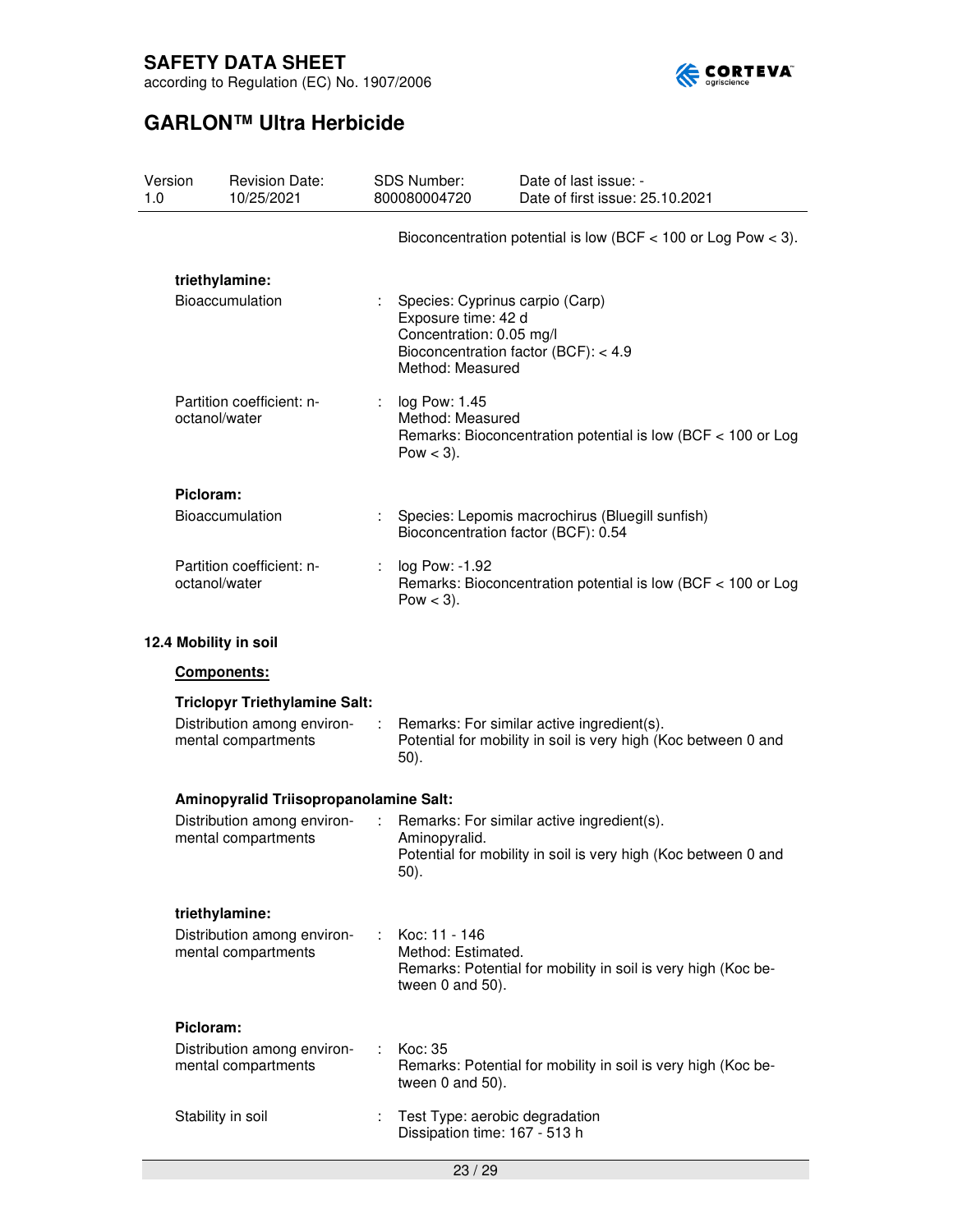

| Version<br>1.0 | <b>Revision Date:</b><br>10/25/2021     | <b>SDS Number:</b><br>800080004720                                | Date of last issue: -<br>Date of first issue: 25.10.2021                                                                                                                                                                                     |  |  |
|----------------|-----------------------------------------|-------------------------------------------------------------------|----------------------------------------------------------------------------------------------------------------------------------------------------------------------------------------------------------------------------------------------|--|--|
|                |                                         | Method: Measured<br>Dissipation time: > 300 h<br>Method: Measured | Test Type: anaerobic degradation                                                                                                                                                                                                             |  |  |
|                | 12.5 Results of PBT and vPvB assessment |                                                                   |                                                                                                                                                                                                                                              |  |  |
|                | Product:                                |                                                                   |                                                                                                                                                                                                                                              |  |  |
|                | Assessment                              | ÷.                                                                | This substance/mixture contains no components considered<br>to be either persistent, bioaccumulative and toxic (PBT), or<br>very persistent and very bioaccumulative (vPvB) at levels of<br>0.1% or higher                                   |  |  |
|                | Components:                             |                                                                   |                                                                                                                                                                                                                                              |  |  |
|                | <b>Triclopyr Triethylamine Salt:</b>    |                                                                   |                                                                                                                                                                                                                                              |  |  |
|                | Assessment                              |                                                                   | This substance is not considered to be persistent, bioaccumu-<br>lating and toxic (PBT) This substance is not considered to be<br>very persistent and very bioaccumulating (vPvB)                                                            |  |  |
|                | Aminopyralid Triisopropanolamine Salt:  |                                                                   |                                                                                                                                                                                                                                              |  |  |
|                | Assessment                              |                                                                   | This substance is not considered to be persistent, bioaccumu-<br>lating and toxic (PBT) This substance is not considered to be<br>very persistent and very bioaccumulating (vPvB)                                                            |  |  |
|                | triethylamine:                          |                                                                   |                                                                                                                                                                                                                                              |  |  |
|                | Assessment                              | ÷                                                                 | This substance is not considered to be persistent, bioaccumu-<br>lating and toxic (PBT) This substance is not considered to be<br>very persistent and very bioaccumulating (vPvB)                                                            |  |  |
|                | Picloram:                               |                                                                   |                                                                                                                                                                                                                                              |  |  |
|                | Assessment                              |                                                                   | This substance is not considered to be persistent, bioaccumu-<br>lating and toxic (PBT) This substance is not considered to be<br>very persistent and very bioaccumulating (vPvB)                                                            |  |  |
|                | 12.6 Endocrine disrupting properties    |                                                                   |                                                                                                                                                                                                                                              |  |  |
|                | Product:                                |                                                                   |                                                                                                                                                                                                                                              |  |  |
|                | Assessment                              | levels of 0.1% or higher.                                         | The substance/mixture does not contain components consid-<br>ered to have endocrine disrupting properties according to<br>REACH Article 57(f) or Commission Delegated regulation<br>(EU) 2017/2100 or Commission Regulation (EU) 2018/605 at |  |  |
|                | 12.7 Other adverse effects              |                                                                   |                                                                                                                                                                                                                                              |  |  |
|                | Components:                             |                                                                   |                                                                                                                                                                                                                                              |  |  |
|                | <b>Triclopyr Triethylamine Salt:</b>    |                                                                   |                                                                                                                                                                                                                                              |  |  |
|                | Ozone-Depletion Potential               |                                                                   | Remarks: This substance is not on the Montreal Protocol list<br>of substances that deplete the ozone layer.                                                                                                                                  |  |  |
|                |                                         | 24/29                                                             |                                                                                                                                                                                                                                              |  |  |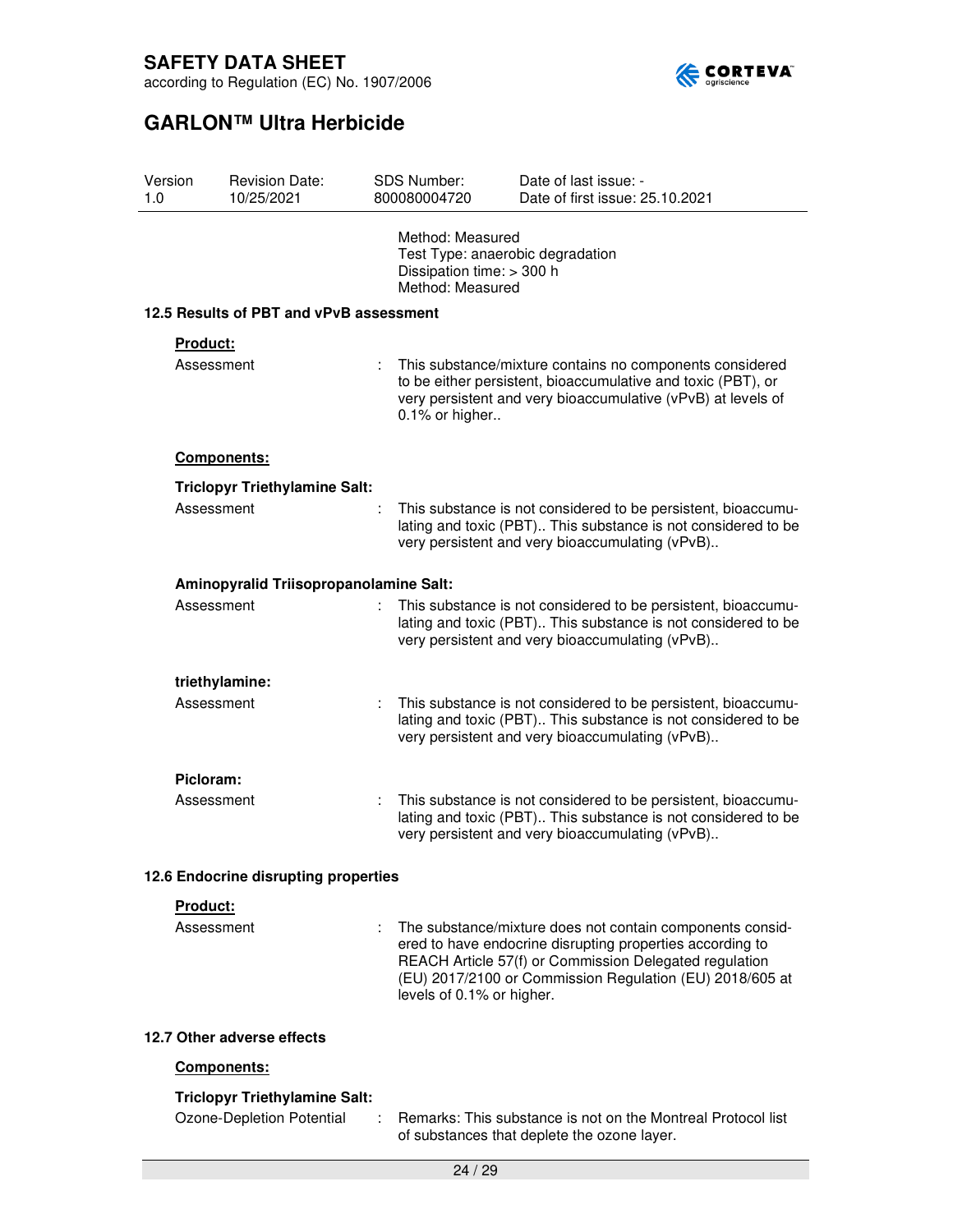

# **GARLON™ Ultra Herbicide**

| Version<br>1.0 | <b>Revision Date:</b><br>10/25/2021    |    | SDS Number:<br>800080004720 | Date of last issue: -<br>Date of first issue: 25.10.2021                                                                                           |
|----------------|----------------------------------------|----|-----------------------------|----------------------------------------------------------------------------------------------------------------------------------------------------|
|                |                                        |    |                             |                                                                                                                                                    |
|                | Aminopyralid Triisopropanolamine Salt: |    |                             |                                                                                                                                                    |
|                | Ozone-Depletion Potential              |    |                             | : Remarks: This substance is not on the Montreal Protocol list<br>of substances that deplete the ozone layer.                                      |
|                | triethylamine:                         |    |                             |                                                                                                                                                    |
|                | Ozone-Depletion Potential              | ÷. |                             | Regulation: (Update: 27/06/2012 KS)<br>Remarks: This substance is not on the Montreal Protocol list<br>of substances that deplete the ozone layer. |
| Picloram:      |                                        |    |                             |                                                                                                                                                    |
|                | Ozone-Depletion Potential              |    |                             | : Remarks: This substance is not on the Montreal Protocol list<br>of substances that deplete the ozone layer.                                      |

### **SECTION 13: Disposal considerations**

### **13.1 Waste treatment methods**

Product **interest in the State Containers** cannot be disposed of according to the product label directions, disposal of this material must be in accordance with your local or area regulatory authorities. This information presented below only applies to the material as supplied. The identification based on characteristic(s) or listing may not apply if the material has been used or otherwise contaminated. It is the responsibility of the waste generator to determine the toxicity and physical properties of the material generated to determine the proper waste identification and disposal methods in compliance with applicable regulations. If the material as supplied becomes a waste, follow all appli-

cable regional, national and local laws.

### **SECTION 14: Transport information**

### **14.1 UN number or ID number**

| <b>ADR</b>                   |   | <b>UN 3082</b>                                                                           |
|------------------------------|---|------------------------------------------------------------------------------------------|
| <b>RID</b>                   | ÷ | <b>UN 3082</b>                                                                           |
| <b>IMDG</b>                  | ÷ | <b>UN 3082</b>                                                                           |
| <b>IATA</b>                  |   | <b>UN 3082</b>                                                                           |
| 14.2 UN proper shipping name |   |                                                                                          |
| <b>ADR</b>                   |   | ENVIRONMENTALLY HAZARDOUS SUBSTANCE, LIQUID,<br>N.O.S.<br>(Triclopyr Triethylamine Salt) |
| <b>RID</b>                   | ÷ | ENVIRONMENTALLY HAZARDOUS SUBSTANCE, LIQUID,<br>N.O.S.                                   |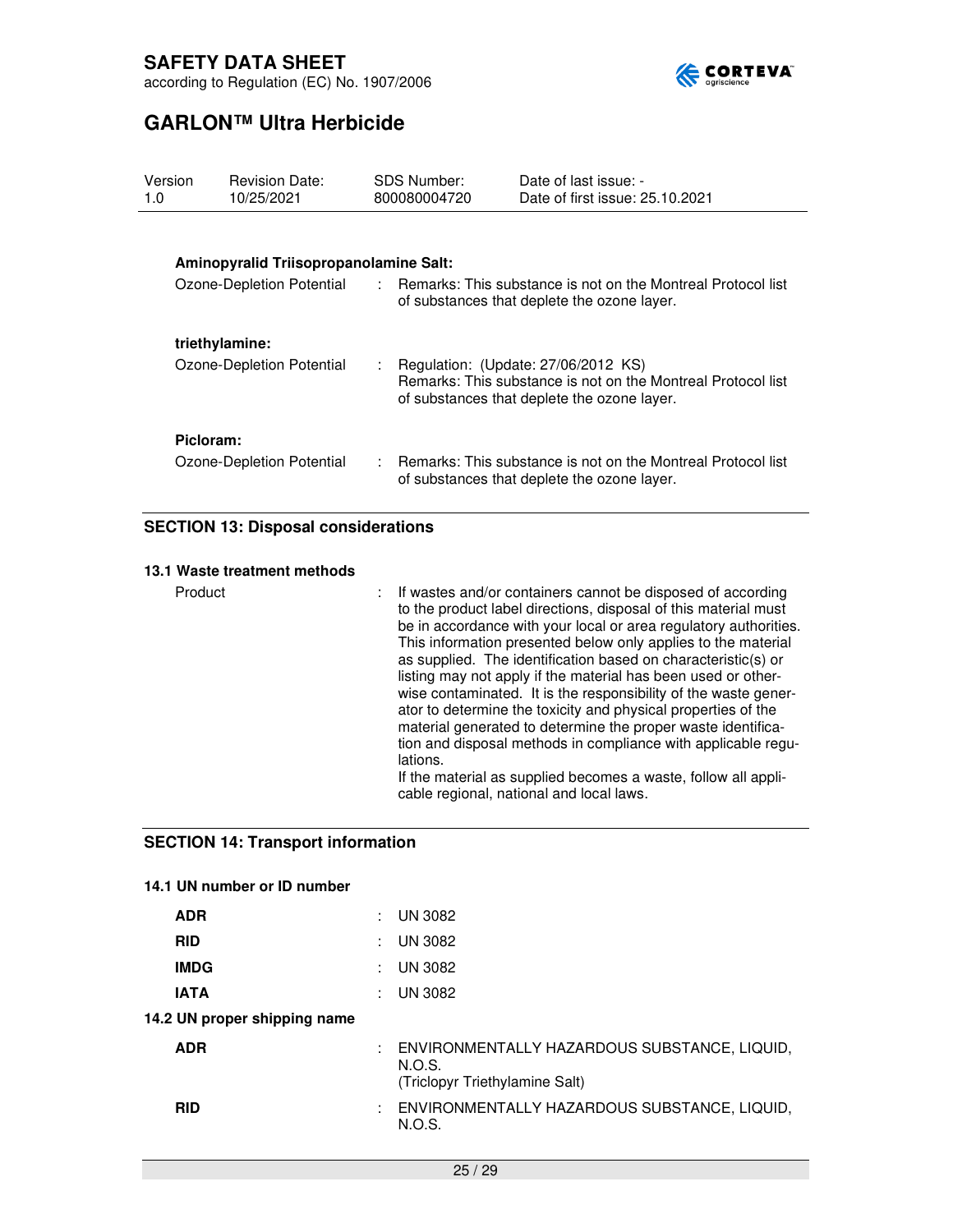

| Version<br>1.0                   | <b>Revision Date:</b><br>10/25/2021                                                                      |                             | SDS Number:<br>800080004720                               | Date of last issue: -<br>Date of first issue: 25.10.2021 |
|----------------------------------|----------------------------------------------------------------------------------------------------------|-----------------------------|-----------------------------------------------------------|----------------------------------------------------------|
|                                  |                                                                                                          |                             | (Triclopyr Triethylamine Salt)                            |                                                          |
| <b>IMDG</b>                      |                                                                                                          |                             | N.O.S.<br>(Triclopyr Triethylamine Salt)                  | ENVIRONMENTALLY HAZARDOUS SUBSTANCE, LIQUID,             |
| <b>IATA</b>                      |                                                                                                          |                             | (Triclopyr Triethylamine Salt)                            | Environmentally hazardous substance, liquid, n.o.s.      |
|                                  | 14.3 Transport hazard class(es)                                                                          |                             |                                                           |                                                          |
| <b>ADR</b>                       |                                                                                                          | t.                          | 9                                                         |                                                          |
| <b>RID</b>                       |                                                                                                          |                             | 9                                                         |                                                          |
| <b>IMDG</b>                      |                                                                                                          |                             | 9                                                         |                                                          |
| <b>IATA</b>                      |                                                                                                          | ÷.                          | 9                                                         |                                                          |
|                                  | 14.4 Packing group                                                                                       |                             |                                                           |                                                          |
| <b>ADR</b><br>Labels             | Packing group<br><b>Classification Code</b><br>Hazard Identification Number :<br>Tunnel restriction code |                             | $\therefore$ $\Box$<br>M <sub>6</sub><br>90<br>9<br>$(-)$ |                                                          |
| <b>RID</b><br>Labels             | Packing group<br><b>Classification Code</b><br>Hazard Identification Number :                            |                             | Ш<br>M <sub>6</sub><br>90<br>9                            |                                                          |
| <b>IMDG</b><br>Labels<br>Remarks | Packing group<br>EmS Code                                                                                | $\mathcal{L}^{\mathcal{L}}$ | $\mathbf{III}$<br>9<br>$F-A, S-F$<br>Stowage category A   |                                                          |
| aircraft)<br>Labels              | <b>IATA (Cargo)</b><br>Packing instruction (cargo<br>Packing instruction (LQ) : Y964<br>Packing group    |                             | $\therefore$ 964<br>Ш<br>Miscellaneous                    |                                                          |
|                                  | IATA (Passenger)<br>Packing instruction (passen-<br>ger aircraft)                                        | ÷                           | 964                                                       |                                                          |
| Labels                           | Packing instruction (LQ)<br>Packing group                                                                |                             | Y964<br>Ш<br>Miscellaneous                                |                                                          |
|                                  | <b>14.5 Environmental hazards</b>                                                                        |                             |                                                           |                                                          |
| <b>ADR</b>                       | Environmentally hazardous                                                                                | ÷                           | no                                                        |                                                          |
| <b>RID</b>                       | Environmentally hazardous                                                                                | ÷                           | no                                                        |                                                          |
|                                  |                                                                                                          |                             | 26/29                                                     |                                                          |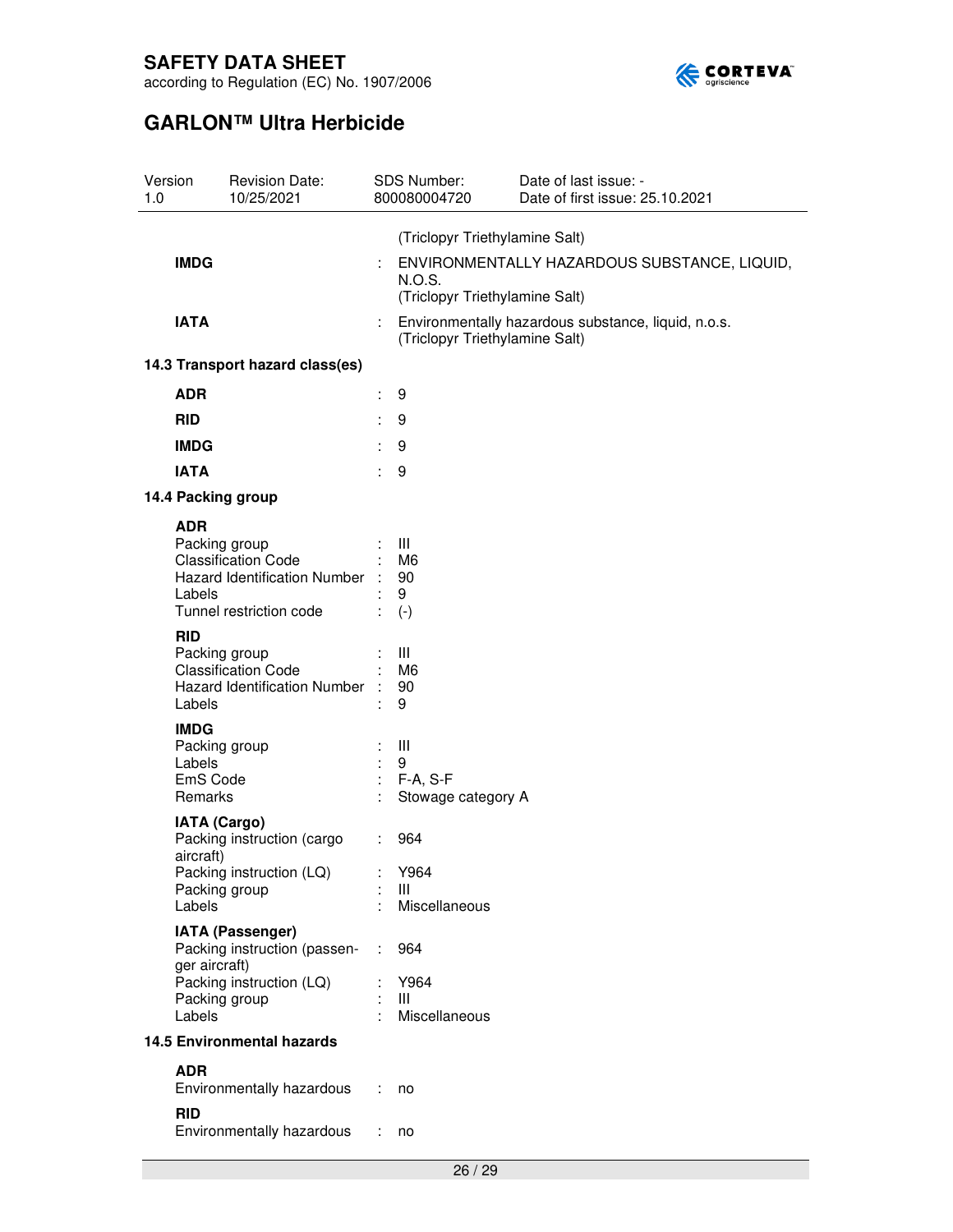

### **GARLON™ Ultra Herbicide**

| Version | <b>Revision Date:</b> | SDS Number:  | Date of last issue: -           |
|---------|-----------------------|--------------|---------------------------------|
| 1.0     | 10/25/2021            | 800080004720 | Date of first issue: 25.10.2021 |

#### **IMDG**

Marine pollutant : no

#### **14.6 Special precautions for user**

Marine Pollutants assigned UN number 3077 and 3082 in single or combination packaging containing a net quantity per single or inner packaging of 5 L or less for liquids or having a net mass per single or inner packaging of 5 KG or less for solids may be transported as non-dangerous goods as provided in section 2.10.2.7 of IMDG code, IATA Special provision A197, and ADR/RID special provision 375.

The transport classification(s) provided herein are for informational purposes only, and solely based upon the properties of the unpackaged material as it is described within this Safety Data Sheet. Transportation classifications may vary by mode of transportation, package sizes, and variations in regional or country regulations.

#### **14.7 Maritime transport in bulk according to IMO instruments**

Not applicable for product as supplied.

### **SECTION 15: Regulatory information**

#### **15.1 Safety, health and environmental regulations/legislation specific for the substance or mixture**

| REACH - Candidate List of Substances of Very High<br>Concern for Authorisation (Article 59).                                                                             | Not applicable        |
|--------------------------------------------------------------------------------------------------------------------------------------------------------------------------|-----------------------|
| REACH - List of substances subject to authorisation<br>(Annex XIV)                                                                                                       | Not applicable<br>÷   |
| Regulation (EC) No 1005/2009 on substances that de-<br>plete the ozone layer                                                                                             | Not applicable        |
| Regulation (EU) 2019/1021 on persistent organic pollu-<br>tants (recast)                                                                                                 | Not applicable        |
| E1<br>Seveso III: Directive 2012/18/EU of the Euro-<br>pean Parliament and of the Council on the<br>control of major-accident hazards involving<br>dangerous substances. | ENVIRONMENTAL HAZARDS |

#### **15.2 Chemical safety assessment**

For proper and safe use of this product, please refer to the approval conditions laid down on the product label.

### **SECTION 16: Other information**

#### **Information Source and References**

This SDS is prepared by Product Regulatory Services and Hazard Communications Groups from information supplied by internal references within our company.

#### **Full text of H-Statements**

| H225             | : Highly flammable liquid and vapour.    |
|------------------|------------------------------------------|
| H <sub>226</sub> | : Flammable liquid and vapour.           |
| H302             | : Harmful if swallowed.                  |
| H311             | $\therefore$ Toxic in contact with skin. |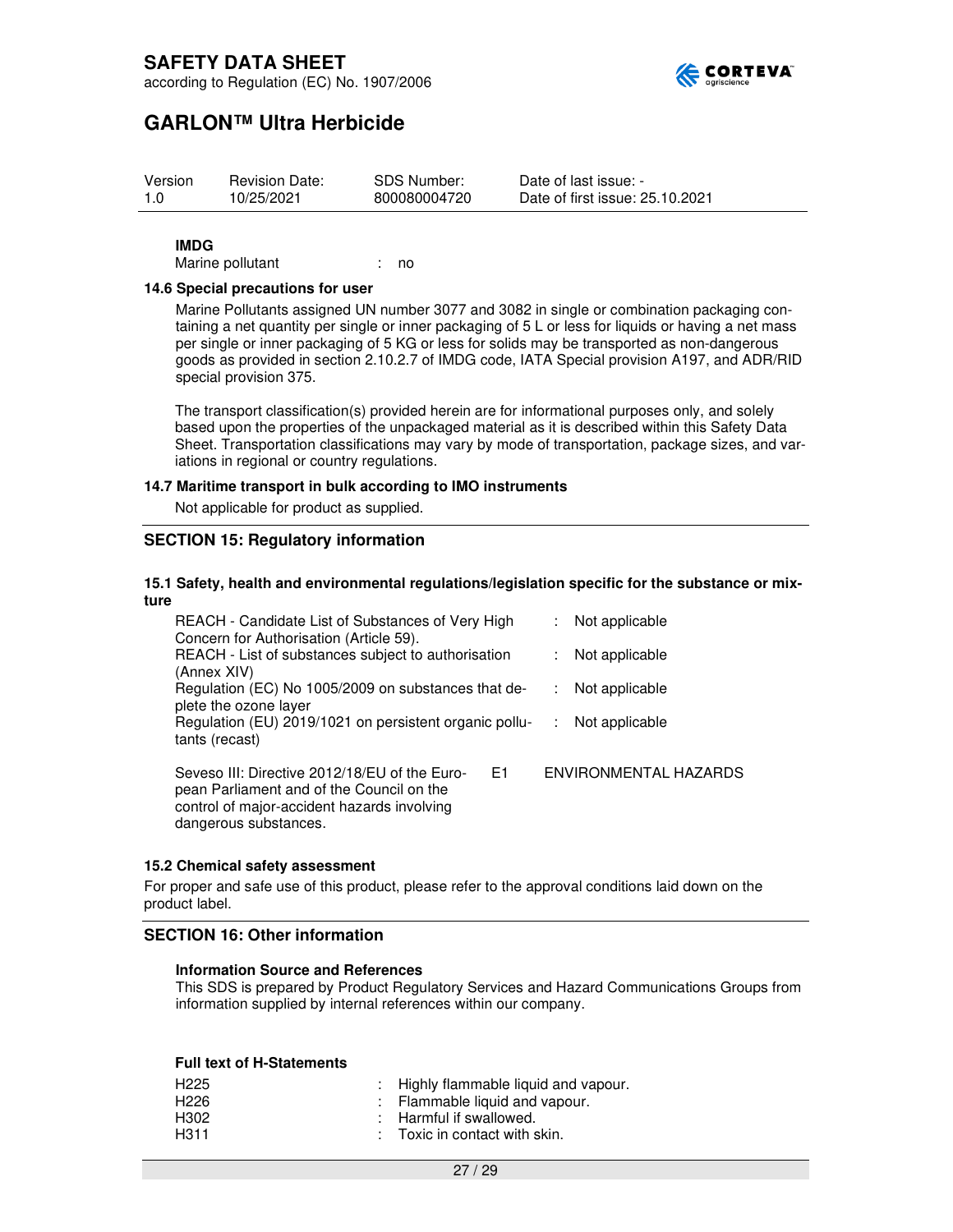

according to Regulation (EC) No. 1907/2006

# **GARLON™ Ultra Herbicide**

| Version<br>1.0                                                                                                                                                                                                                                                                    | <b>Revision Date:</b><br>10/25/2021     | <b>SDS Number:</b><br>800080004720                                                                                                                                                                                                                                                                                                                                                                    | Date of last issue: -<br>Date of first issue: 25.10.2021                                                                                                                                                                                                                                                                                                                                                                                             |
|-----------------------------------------------------------------------------------------------------------------------------------------------------------------------------------------------------------------------------------------------------------------------------------|-----------------------------------------|-------------------------------------------------------------------------------------------------------------------------------------------------------------------------------------------------------------------------------------------------------------------------------------------------------------------------------------------------------------------------------------------------------|------------------------------------------------------------------------------------------------------------------------------------------------------------------------------------------------------------------------------------------------------------------------------------------------------------------------------------------------------------------------------------------------------------------------------------------------------|
| H <sub>3</sub> 14<br>H319<br>H331<br>H335<br>H373<br>H400<br>H410<br><b>EUH401</b>                                                                                                                                                                                                |                                         | Causes severe skin burns and eye damage.<br>Causes serious eye irritation.<br>Toxic if inhaled.<br>May cause respiratory irritation.<br>May cause damage to organs through prolonged or repeated<br>exposure.<br>Very toxic to aquatic life.<br>Very toxic to aquatic life with long lasting effects.<br>To avoid risks to human health and the environment, comply<br>with the instructions for use. |                                                                                                                                                                                                                                                                                                                                                                                                                                                      |
|                                                                                                                                                                                                                                                                                   | <b>Full text of other abbreviations</b> |                                                                                                                                                                                                                                                                                                                                                                                                       |                                                                                                                                                                                                                                                                                                                                                                                                                                                      |
| Acute Tox.<br><b>Aquatic Acute</b><br><b>Aquatic Chronic</b><br>Eye Irrit.<br>Flam. Liq.<br>Skin Corr.<br>STOT RE<br>STOT SE<br>2000/39/EC<br>Dow IHG<br>2000/39/EC / TWA<br>2000/39/EC / STEL<br>Dow IHG / STEL<br>Dow IHG / TWA<br>GB EH40<br>2004/37/EC / TWA<br>GB EH40 / TWA |                                         | Acute toxicity<br>Eye irritation<br>Flammable liquids<br>Skin corrosion<br>Limit Value - eight hours<br>Short term exposure limit<br>Short term exposure limit<br>Time weighted average<br>Long term exposure limit                                                                                                                                                                                   | Short-term (acute) aquatic hazard<br>Long-term (chronic) aquatic hazard<br>Specific target organ toxicity - repeated exposure<br>Specific target organ toxicity - single exposure<br>Europe. Commission Directive 2000/39/EC establishing a first<br>list of indicative occupational exposure limit values<br>Dow Industrial Hygiene Guideline<br>UK. EH40 WEL - Workplace Exposure Limits<br>Long-term exposure limit (8-hour TWA reference period) |

ADN - European Agreement concerning the International Carriage of Dangerous Goods by Inland Waterways; ADR - European Agreement concerning the International Carriage of Dangerous Goods by Road; AIIC - Australian Inventory of Industrial Chemicals; ASTM - American Society for the Testing of Materials; bw - Body weight; CLP - Classification Labelling Packaging Regulation; Regulation (EC) No 1272/2008; CMR - Carcinogen, Mutagen or Reproductive Toxicant; DIN - Standard of the German Institute for Standardisation; DSL - Domestic Substances List (Canada); ECHA - European Chemicals Agency; EC-Number - European Community number; ECx - Concentration associated with x% response; ELx - Loading rate associated with x% response; EmS - Emergency Schedule; ENCS - Existing and New Chemical Substances (Japan); ErCx - Concentration associated with x% growth rate response; GHS - Globally Harmonized System; GLP - Good Laboratory Practice; IARC - International Agency for Research on Cancer; IATA - International Air Transport Association; IBC - International Code for the Construction and Equipment of Ships carrying Dangerous Chemicals in Bulk; IC50 - Half maximal inhibitory concentration; ICAO - International Civil Aviation Organization; IECSC - Inventory of Existing Chemical Substances in China; IMDG - International Maritime Dangerous Goods; IMO - International Maritime Organization; ISHL - Industrial Safety and Health Law (Japan); ISO - International Organisation for Standardization; KECI - Korea Existing Chemicals Inventory; LC50 - Lethal Concentration to 50 % of a test population; LD50 - Lethal Dose to 50% of a test population (Median Lethal Dose); MARPOL - International Convention for the Prevention of Pollution from Ships; n.o.s. - Not Otherwise Specified; NO(A)EC - No Observed (Adverse) Effect Concentration; NO(A)EL - No Observed (Adverse) Effect Level; NOELR - No Observable Effect Loading Rate; NZIoC - New Zealand Inventory of Chemicals; OECD - Organization for Economic Co-operation and Development; OPPTS - Office of Chemical Safety and Pollution Prevention; PBT - Persistent, Bioaccumulative and Toxic sub-